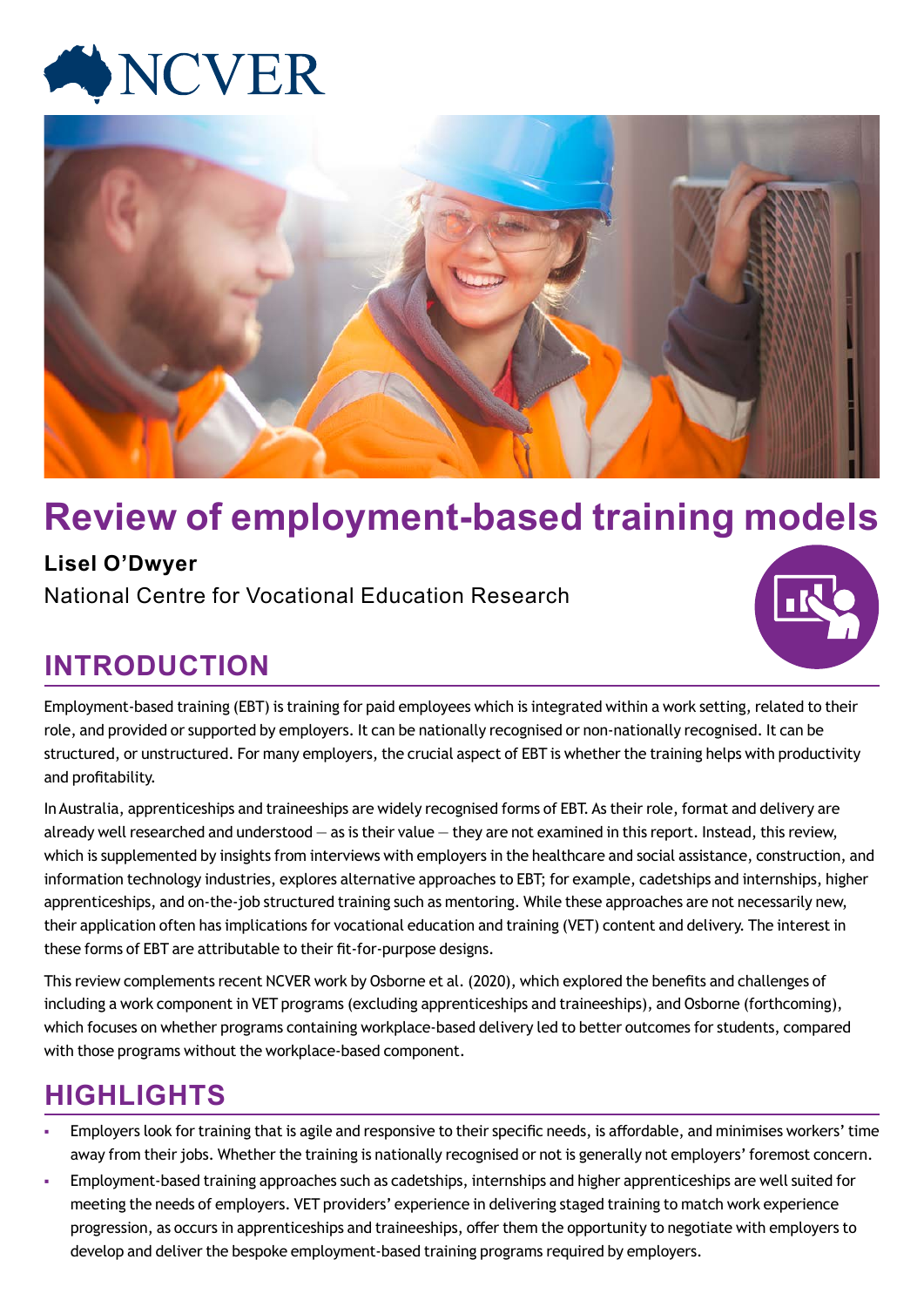## **BACKGROUND**

While new workforce entrants commonly have skills gaps, experienced workers may also need continuing training to develop existing skills, to learn new processes, or to meet compliance regulations (Carson & Kerr 2010; Evans 2016; Productivity Commission 2017; Tan 2014; The Smith Family 2014; Western Australia Department of Training and Workforce Development 2010). Employers may provide employment-based training (EBT) to their workers as one way of meeting skills needs. As training is an investment for employers, they may be inclined to select the training approach that most efficiently (in terms of impact on profit and productivity) meets their specific skilling needs. This could mean that the training of choice is nationally recognised; it could equally mean that an employer's training of choice is non-nationally recognised $^1$ .

Although apprenticeships and traineeships offer a well-established and highly structured form of nationally recognised EBT, recently a trend has emerged whereby employers are seeking shorter-form and more flexible alternatives (Australian Department of the Prime Minister and Cabinet 2019). The training required may or may not be nationally recognised but this has signalled a need for VET to consider the role it can play in other approaches to EBT.

In Australia, the proportion of the workforce who undertook work-related training is reported to have declined from 59.1% in 2005 to 46.1% in 2016—17 (ABS 2017). Nationally recognised training represents just a small portion of that employer-initiated training activity: in 2019, only 19.9% provided nationally recognised training (that was not part of an apprenticeship or traineeship) to employees (NCVER 2019a). One reason for this may be the difficulty that employers in Australia — and in many other countries — report in navigating the VET system to locate or identify available training (CEDEFOP 2015b; Mewer & Jackson 2004, in Cully 2005; Smith et al. 2019). In Europe, the main reasons employers chose not to provide EBT were:

- they saw no need for training because their staff were already fully skilled
- they preferred to recruit to obtain the skills they needed
- they found the high costs of training prohibitive (CEDEFOP 2019a; Wiseman & Parry 2017).

Australian research, on the other hand, has identified the following factors as impacting on some employers' decisions to use EBT:

- difficulty in accommodating training around work demands
- insufficient government funding incentives
- **I.** lack of flexibility in the training system
- relevant training unavailable (Smith et al. 2019).

The material in this report is based on international and Australian literature and is supplemented by interviews undertaken in late 2020 and early 2021 with employers in the healthcare and social assistance, construction, and information technology (IT) industries and two organisations piloting EBT approaches. Their views of, and experiences with, models of EBT are woven throughout this report. Further information about the methodological approach used to undertake the literature review and employer interviews, including the interview schedule, can be found in appendices A and B.

The literature review and the interviews focused on the benefits and disadvantages of various EBT models, as well as their relevance to the Australian VET system. While recognising the importance of EBT for workers, especially young or new workers, this review, in large part, is directed more toward employers.

<sup>1</sup> Nationally recognised training (NRT), leads to vocational qualifications and credentials that are, as suggested, recognised across Australia. To provide nationally recognised training, registered training organisations (RTOs), such as TAFE (technical and further education) institutes, private providers, enterprise RTOs and community RTOs, are required to meet government quality standards. Non-NRT includes locally developed programs and skill sets and does not lead to nationally recognised certification. Structured NRT and non-NRT have specified content or a predetermined plan and are aimed at developing employment-related skills and competencies. Unstructured/informal/ad hoc training does not result in any form of qualification, does not have a set plan and tends to be done fully on the job (Naidu, Stanwick & Frazer 2020).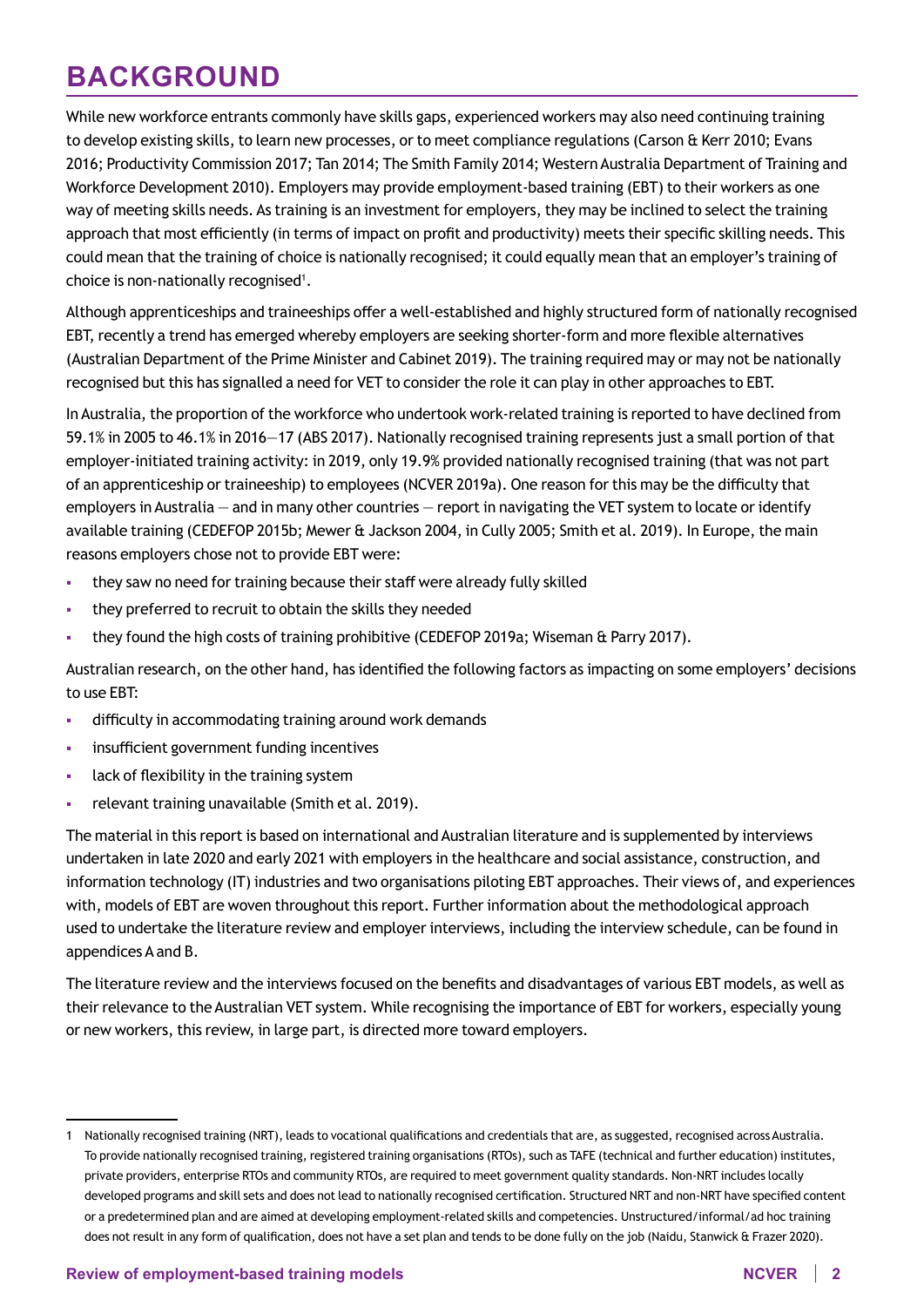## **DEFINITIONS AND SCOPE**

For the purpose of this research, EBT is defined as: training for paid employees that is integrated into a work setting, related to their role and provided or supported by employers.

The research focuses on the EBT subset of work-based education, itself defined as all formal or structured programs that incorporate learning through work and which often lead to a qualification. Work-based education programs might involve apprenticeships or internships, work placements and/or simulated workplace training. These programs provide students with work-based learning, which Atkinson (2016, p.2) broadly defined as 'learning in a work environment through participation in work practice and process. It is integral to vocational education and training'.

The original aim of the research was to examine EBT that involved nationally recognised training; however, after discovering that international definitions of EBT generally do not stipulate nationally recognised training as a requirement, the scope of the investigation was expanded to explore non-nationally recognised approaches as well.

In the review of the literature, it became apparent there was no single definition of EBT or work-based continuing VET (CVET), the latter term often used across European countries. The variety of terms used to refer to EBT added to the difficulty of identifying information (see table A1 in appendix A for the terms used in the literature search). Cedefop (2015a) notes that understanding of the concept varies even within countries. Table 1, sourced from Cedefop (2015a), shows that the importance of the various components of work-based CVET varies across countries.

## **Table 1 Major defining elements of EBT or work-based CVET according to observation of country practices**

| <b>Countries</b>        | <b>Major defining elements</b>                                                   |  |  |
|-------------------------|----------------------------------------------------------------------------------|--|--|
| BG, FR, DE, IT, SE, UK, | The training is integrated in work processes/takes place at the workplace.       |  |  |
| DE, FR, IT, SE, UK      | The training conducted is based on the needs and interests of the employer/      |  |  |
|                         | relevant for the work of the participants.                                       |  |  |
| BG, DE, SE              | The training is financed by the employer.                                        |  |  |
| DE                      | The training takes place during working hours.                                   |  |  |
| IT                      | The employer and the provider coordinate to develop learning plans. The training |  |  |
|                         | uses 'unconventional' learning modes.                                            |  |  |

Note: BG = Belgium; FR = France; DE = Germany; IT = Italy; SE = Sweden; UK = United Kingdom. Source: Cedefop (2015a, p.15).

Most of the interviewees for this research defined EBT as training that occurs in the workplace ('on the job' or 'on site'), with the majority either explicitly stating or intimating that such training is paid for by the employer. Some interviewees restricted their definition of EBT to apply to nationally recognised training, such as apprenticeships, while others broadened their definition to include both nationally recognised and non-nationally recognised forms of training. One of the interviewees from the healthcare and social assistance industry indicated that they have only recently considered offering nationally recognised training to relevant staff, in the form of a Certificate IV in Government Procurement. All other training provided by this employer is non-nationally recognised, since the current nationally recognised training is not considered suitable for their needs.

For the interviewees who did use EBT, the key reasons were:

- to develop skills that apply to specific staff roles, a critical requirement since already skilled workers are not always available
- to provide additional, or supplementary, training to nationally recognised training.

As noted, since the format and processes associated with apprenticeships and traineeships in delivering EBT are already well researched, as is their value, this category of EBT was not included in the scope of this review. The Joyce review (Australian Department of the Prime Minister and Cabinet 2019) recommended extending work-based VET into less traditional areas, especially those experiencing technological change, for example, non-trades and paraprofessional work. Consequently, alternative variants of apprenticeships and traineeships, such as higher apprenticeships, were in scope.

#### **Review of employment-based training models NCVER 3 NCVER 3**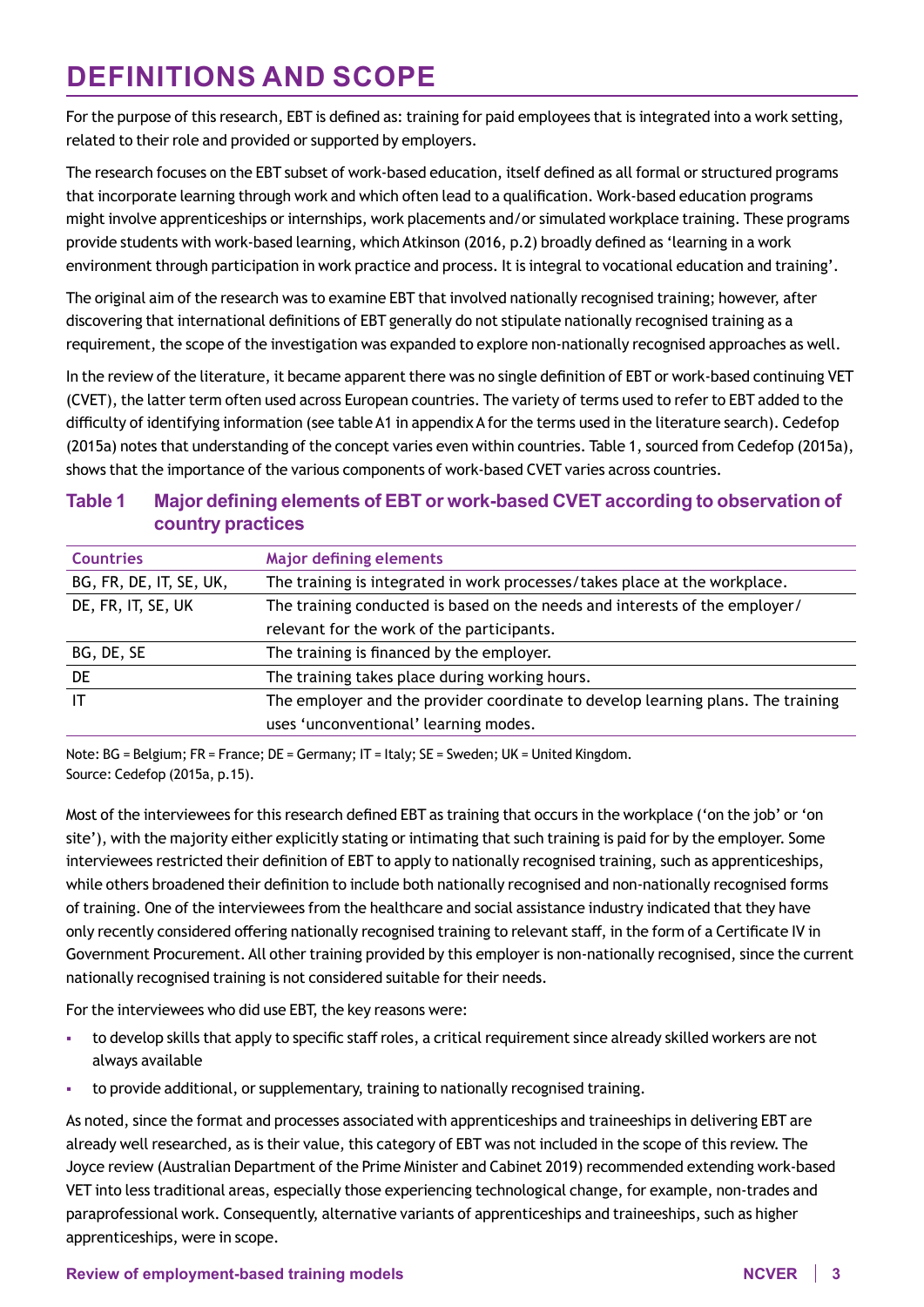## **EMPLOYMENT-BASED TRAINING APPROACHES**

Billett et al. (2015) proposed four broad models<sup>2</sup> of continuing VET as the basis of an effective national training system. Three of the four models include EBT, while the fourth model does not:

- work-based with educational interventions, for example, cadetships and internships, and higher apprenticeships
- work-based with direct guidance (formal or informal), for example, structured on-the-job training
- wholly work-based (in-house), for example, unstructured on-the-job training
- wholly education institution-based, that is, no EBT.

This review focuses on two of these EBT approaches, which are described next, starting with those in the 'work-based with educational interventions model', exemplified by cadetships, internships and higher apprenticeships. We then address approaches that fit in the 'work-based with direct guidance (formal or informal) model', exemplified by structured on-the-job training. Case studies, based on the interviews with employers, are presented throughout.

This review does not focus on the third category of a 'wholly work-based (in-house)' approach to EBT. We acknowledge that unstructured on-the-job training is an expedient and adaptable solution in contexts where skills of a relatively low complexity are required and that experiential learning is appropriate in instances where employees can learn quickly while performing job tasks with co-workers (Kolb & Kolb 2017; Reddy undated; Twyford, Alagaraja & Shuck 2016). However, the success of this approach can be limited by co-workers' communication skills, competencies, willingness to share their knowledge, and free time to spend on training (Kapadia 2014; van Pamel 2013). Research has also found increased error rates, lower productivity and decreased training efficiency arising from unstructured onthe-job training compared with its structured equivalent (Ahadi & Jacobs 2017; van Pamel 2013). Due to the informal manner of delivery and the deliberate lack of performance assessment, this form of EBT has little application in VET.

A key observation is that each EBT approach — cadetships and internships, higher apprenticeships, structured onthe-job training — is highly adaptable, demonstrating different features in each application to suit the occupation, industry, employer/s and students concerned. This aspect of EBT makes it both valuable and challenging in a VET context. The interviews with the employers revealed some of the key benefits of using EBT approaches:

- hiring skilled workers isn't necessary anyone with the right attitude can be trained
- **staff skills currency is maintained**
- staff learn from other staff learning the organisation's way of doing things
- it is a less disruptive way of training
- it results in better-quality training due to the immediate real-world application.

The resources required to develop and implement successful EBT programs however can act as a deterrent to employers without sufficient resources, for example, small to medium enterprises (SMEs). Given that employers already report that navigating the VET system is complex (Smith et al. 2019), developing bespoke programs with multiple stakeholders only adds to that burden. Some of the greatest challenges to using EBT approaches for the employers interviewed for this review were:

- staff and/or decision-makers not realising the value of EBT and not supporting it
- the need to make time to step away from daily tasks
- the cost associated with funding the training, as well as the cost of having unproductive staff while they are learning on the job.

Indeed, some of the employers interviewed for this review were not currently using EBT, citing a lack of resources to make it work well, while others expressed concern about the uncontextualised content of nationally recognised training or uncertainty about the best type of training certification to use (micro-credentials vs digital badges vs other).

<sup>2</sup> Note that the term 'model' is also often used interchangeably with 'method', 'tool', 'approach', 'program' or 'type of training' in the literature.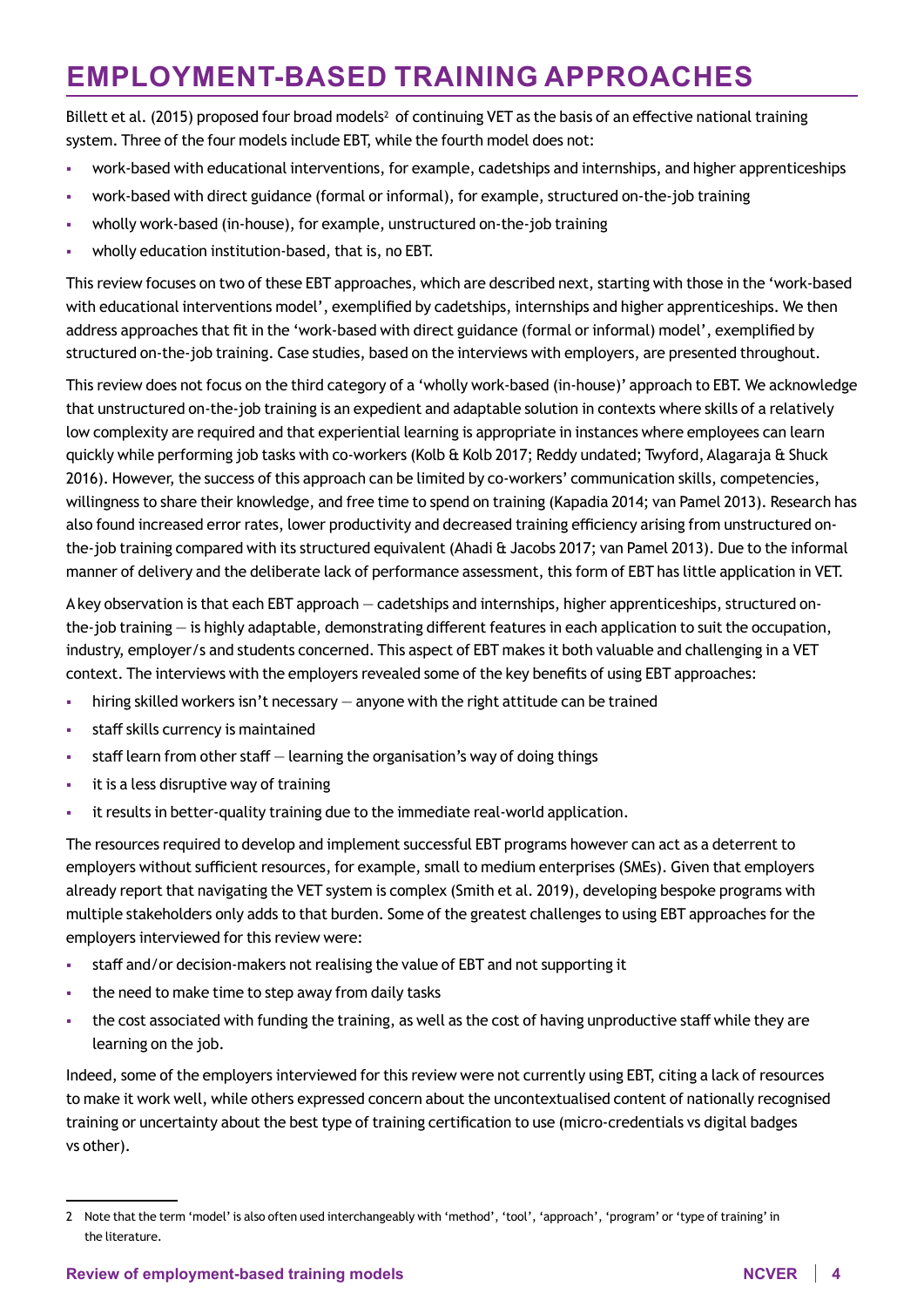The employers interviewed for this review also identified the key factors making EBT effective, which were:

- the training is relevant to the role, and training is only provided for skills that are lacking; that is, undertaking a skills gap assessment at the outset
- the training provider is able to customise training to suit the organisational context
- ensuring that dedicated internal training systems and resources are available
- the training is of short duration, thereby minimising time away from work.

Given the challenges and concerns noted above, particularly relating to resourcing issues, most of the examples of EBT provided in this review are from large enterprises with human resources (HR) departments and training budgets, enabling them to spend time exploring options, working with training providers and setting up the internal structures and the one-on-one supports that ensure success. Additional real-world examples of EBT already at work in Australia or internationally, in either the VET or higher education context, are presented in appendix C.

### **Cadetships and internships**

Cadetships and internships are more commonly associated with graduates — VET or higher education — and can be a means to help ease the transition from being a student to becoming an employee. In general, internships and cadetships tend to be two years or shorter in length, although some may be of three years duration (Wibrow & Jackson 2016).

Previous research by Wibrow and Jackson (2016) highlighted that information about cadetships and internships specifically for VET graduates  $-$  for example, the types of programs, their availability  $-$  was not easy to locate, possibly reflecting the suitability of such programs for VET graduates in Australia. The well-established role of apprenticeships and traineeships may be one reason for the lack of availability. However, as Wibrow and Jackson argued, with far more VET graduates than apprentices and trainees completing their training each year, and with many of these VET graduates not employed in their intended jobs within six months after completion, cadetship and internship programs could be one way to better assist VET graduates to move into their working careers.

#### **Cadetships**

In the Australian context, cadetships combine formal training at post-secondary level, generally at the Australian Qualifications Framework (AQF) diploma level or higher, with practical work experience that includes some form of paid employment. Cadetships usually result in a permanent or longer-term position with the company or industry.

#### *Strengths*

Research undertaken by Dawkins, Hurley and Lloyd (2020) identified the strengths of cadetships. They:

- can be applied to a broad range of occupations and industries
- are suitable for areas of future growth, higher-level occupations, jobs with fewer pathways and jobs with few regulatory and licensing requirements
- offer flexible delivery modes that may consist of shorter courses, such as micro-credentials or graduate certificates
- permit customisation in the ratio of work to formal education and training; for example, the ratio could be as per a typical apprenticeship, with an 80% work time and 20% formal education and training split, or as varied as a 50—50 split, depending on the nature of the work and the required education and training (p.6)
- are of shorter duration compared with apprenticeships (six—12 months vs four years for apprenticeships)
- indirectly reduce welfare costs of supporting those not in employment, education or training. Dawkins, Hurley and Lloyd (2020) propose a 'National Job Cadet Program', specifically targeting young people not in the labour market<sup>3</sup>.

<sup>3</sup> The proposed program has two streams: one aimed at unqualified or low-skilled young job seekers and resembling an apprenticeship/ traineeship in length (one to four years in duration) and suggests an 80−20 split between the work time and education and training components. The other stream would target young job seekers who already have a diploma or higher-level qualification or those who are close to completing such a qualification. The proposed length of training is much shorter (six months to one year); the types of training include micro credentials, graduate certificates and other shorter-form courses. For both streams, wage subsidies to incentivise employers to take on cadets are suggested (Dawkins, Hurley & Lloyd 2020, p.7).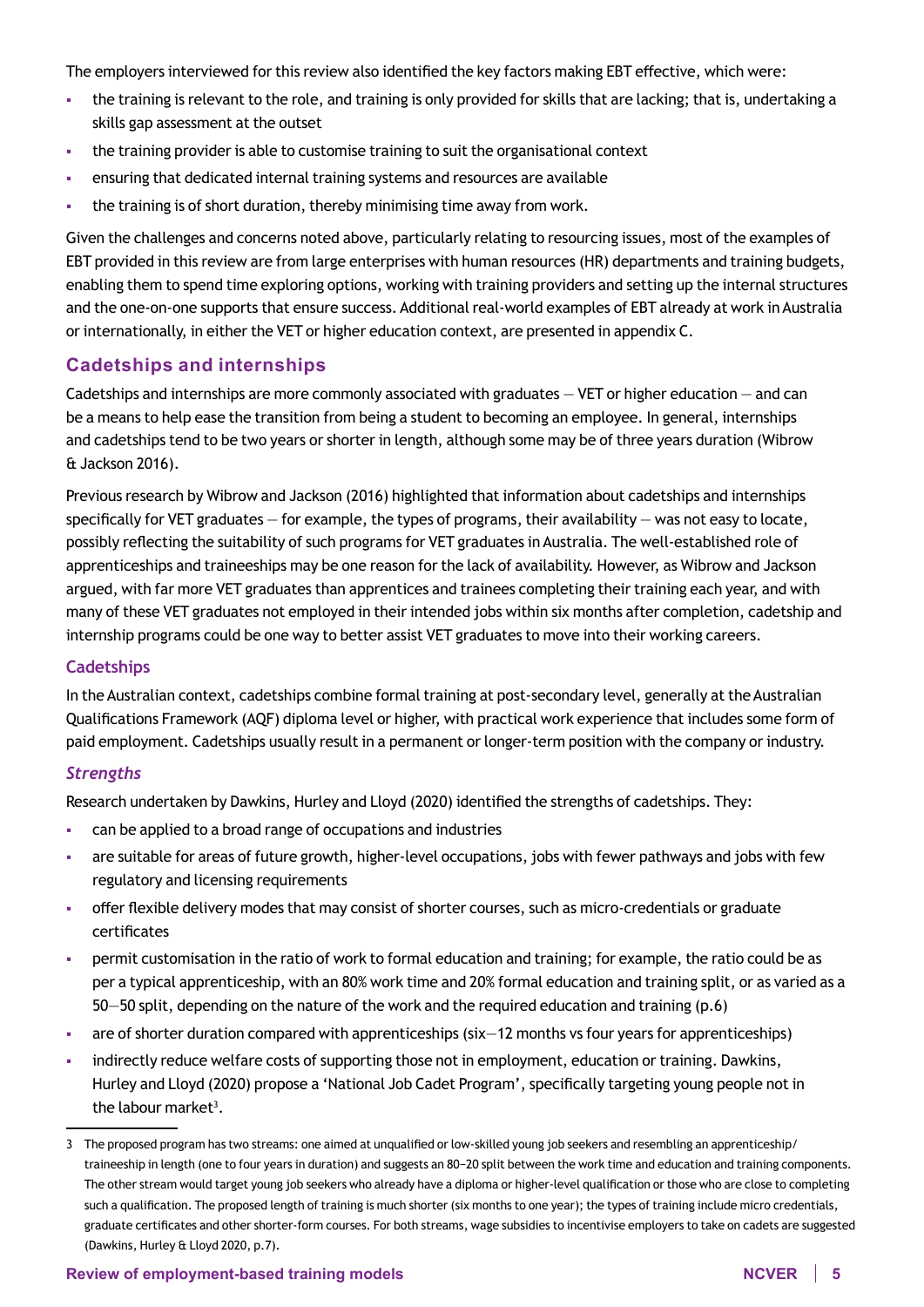Skelton (2015) suggested that cadetships have the capacity to enhance and broaden the traditional cooperative experience and relationship between higher education and industry, a concept that applies equally well to the VET system. By establishing cadetships, vocational training institutes could attract enrolments.

#### *Limitations and risks*

The following limitations and risks were highlighted in the research:

- substitution (cadets used in lieu of fully qualified workers) and deadweight loss (a cadet hired without a wage subsidy) (Dawkins, Hurley & Lloyd 2020)
- lack of employer awareness of cadetships (Davis et al. 2020)
- cadetships organised for young people (post-secondary school) before their reliability and aptitude is known, posing a risk to employers (Skelton 2015).

An example of a cadetship program supported by The Smith Family and the Business Council of Australia is described in Box 1.

### **Box 1 Cadetships for young people**

A joint initiative of The Smith Family and the Business Council of Australia (BCA), the Cadetship to Career program aims to help young people to gain employment. The program links tertiary (vocational and higher education) students who are being supported by The Smith Family with member companies of the BCA, such as Australia Post, Officeworks, Kmart and Qantas. Established in 2019, the program has supported 116 cadetships with 24 companies. Successful candidates are placed into an eight-week, full-time paid cadetship with a BCA member company for each year of their studies. The students receive financial support for living and educational expenses, and ongoing support to ease their transition from school to tertiary study. Their formal studies are complemented by short courses, for example, Delivering Dynamic Presentations, to help develop their employability skills and confidence (The Smith Family 2020).

Challenges with the cadetship program raised in the interviews with representatives of The Smith Family included the difficulty finding employers in some sectors willing to offer cadetships, for example, teaching, nursing and social work. The COVID-19 pandemic brought further challenges with several cadetships cancelled due to sector-specific issues such as a 'working from home' mandate to all staff. Employers have variable expectations of the cadets, with some unrealistic about the contribution they anticipate the learner will make. While no formal assessment of this cadetship program has been undertaken, anecdotal feedback reveals that the success of the cadetship often comes down to the commitment of the employer. If the employer puts in the time and makes resources available, the cadets will do well. Those interviewed from The Smith Family flagged that greater understanding of how to support those from disadvantaged backgrounds would be valuable in increasing this cohort's access to the program.

#### **Internships**

Internships are designed to provide workplace experience for students as they reach the end of their formal training. Typically of shorter duration than cadetships (generally three to six months), they contain a specifically designed training or learning program that includes observation, reflection, evaluation and assessment (True 2018).

#### *Strengths*

True's research (2018) identified the following benefits of internships to employers:

- flexible, cost‐effective, highly motivated pre‐professionals, with the potential to bring new perspectives to persistent issues
- **In the long-term employer commitment not necessary**
- wider recognition of their organisation by trainers and communities
- the release of other staff to pursue different projects
- proven, cost-effective way to recruit and evaluate potential employees.

#### **Review of employment-based training models NCVER 6**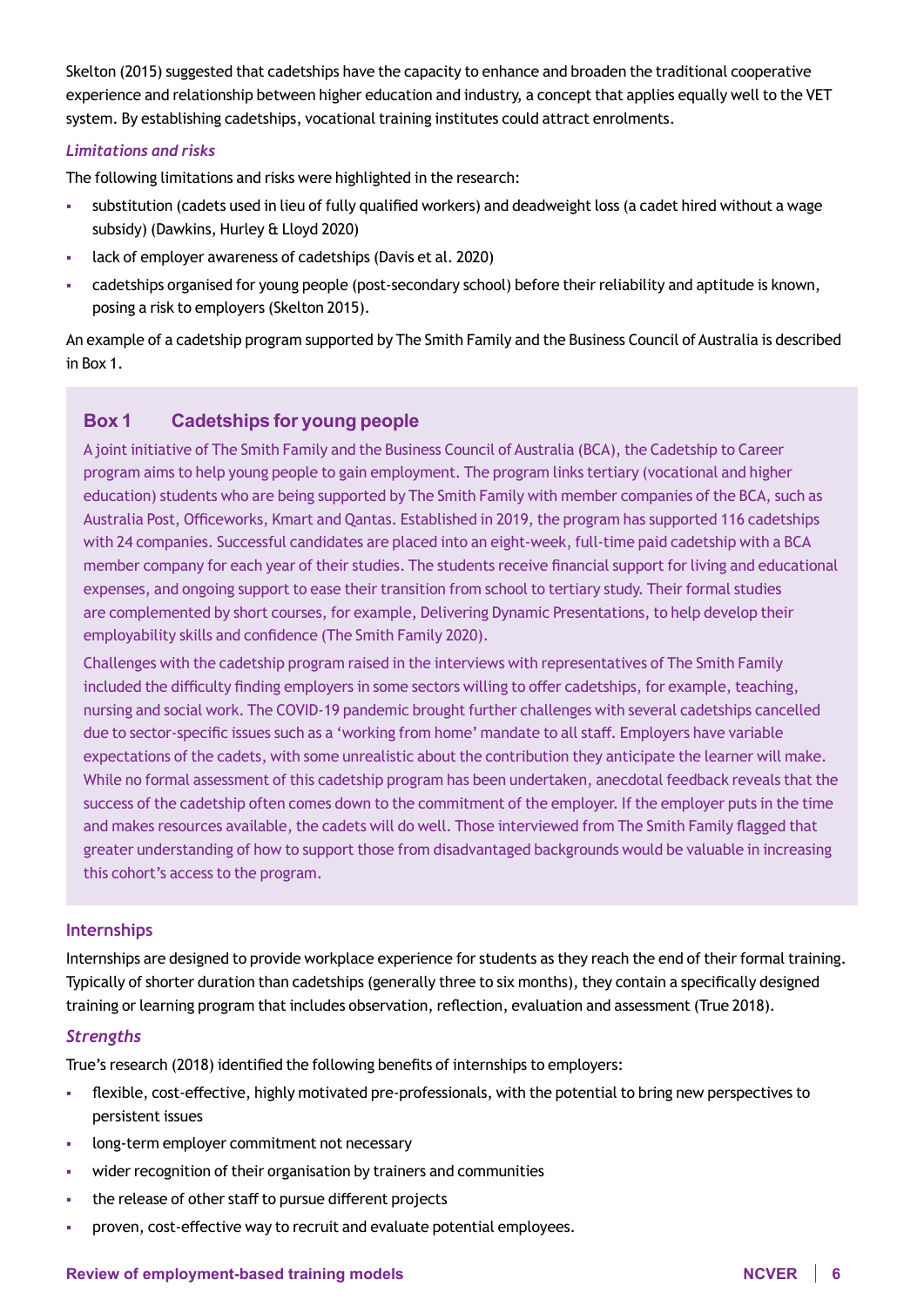### *Limitations and risks*

In Australia, unpaid internships are becoming more common, prompting growing concern about the attendant labour law and job satisfaction ramifications (Grant-Smith & McDonald 2018; Rogers et al. 2021; Stewart et al. 2018). In the United Kingdom, data have revealed that internships are more often taken up by middle-class students who can afford the opportunity cost of working without pay. Additionally, internships in some industries are typically not advertised and applicants rely upon being 'in the network' to be offered the opportunity to intern (Cullinane & Montacute 2018). This recruitment pattern presents equity challenges for the internship approach.

Internships may encourage a trend towards less investment in training, as employers may be more inclined to provide opportunities for higher-skilled students nearing the end of their studies rather than invest in a cadetship or apprenticeship-like experience, in which the employer invests in a student over a longer period of time (Skelton 2015).

### *Effectiveness*

A study of German university graduates who completed a company internship found a lower risk of unemployment during the first year of their careers and higher earnings, of about 6% on average (Margaryan et al. 2019). British university graduates who completed an internship had higher salaries regardless of their socioeconomic background (Cullinane & Montacute 2018).

In the context of Australian higher education, Jackson and Bridgstock (2020) identified that internships organised as an extracurricular activity were rated better for enhancing employability by university graduates than those delivered as work-integrated learning. One of the employers in the IT industry interviewed for this research noted that they were approached by the education provider Navitas, which was seeking to place tertiary graduates from its internship program. This particular employer took on the intern, who attended work for 11 weeks, three days per week, with their salary paid by Navitas. This employer explained that, without the salary relief provided by Navitas, they would be unlikely to take on interns, but they found the experience valuable and were likely to keep this intern on staff at the end of the internship.

### **Higher apprenticeships**

NCVER (2019b, p.16) defines higher apprenticeships as an integrated program of structured training and paid work, leading to a VET or higher education qualification at the AQF diploma level or above; they may or may not be undertaken with a contract of training.

Countries with higher apprenticeships or similar programs include Germany, Australia, the United Kingdom, the Netherlands, Italy, Denmark and New Zealand (NCVER 2019b; Zimmerman 2017). Higher apprenticeships are popular in G20 policy development, including in Australia. The 2017 International Labour Organization (ILO) survey<sup>4</sup> of 18 G20 countries found that just over 70% plan to introduce higher apprenticeships, and just over 10% already have them in place (Smith & Tuck 2018).

Combining university studies with a vocational qualification and employment-based learning ('dual study programs') has worked successfully in Germany for many years. Sitting at the interface of VET and higher education, these programs have the main features of apprenticeships, in that they are employment-based and combine on-the-job and off-the-job training (NCVER 2019b). Dual-study programs in Germany are offered in areas associated with high-skilled jobs such as economics, engineering, computer sciences and healthcare and attract individuals with higher education entrance qualifications who want hands-on, salaried, academic training with good graduate employment prospects (Graf 2017, in NCVER 2019b).

In the United Kingdom, higher apprenticeships (equivalent to a higher education certificate or diploma, or foundation degree and above) have been available since around 2010. Degree apprenticeships (bachelor and master's level) have been available since 2015, although currently they are only offered in England and Wales. The range of industries offering higher and/or degree apprenticeships have expanded beyond those traditionally associated with apprenticeships, such as manufacturing, engineering, construction and hospitality, to industries such as healthcare,

<sup>4</sup> Smith & Tuck (2018) note that the wording for the question on higher apprenticeships in the ILO survey was confusing for some respondents, so results are indicative only.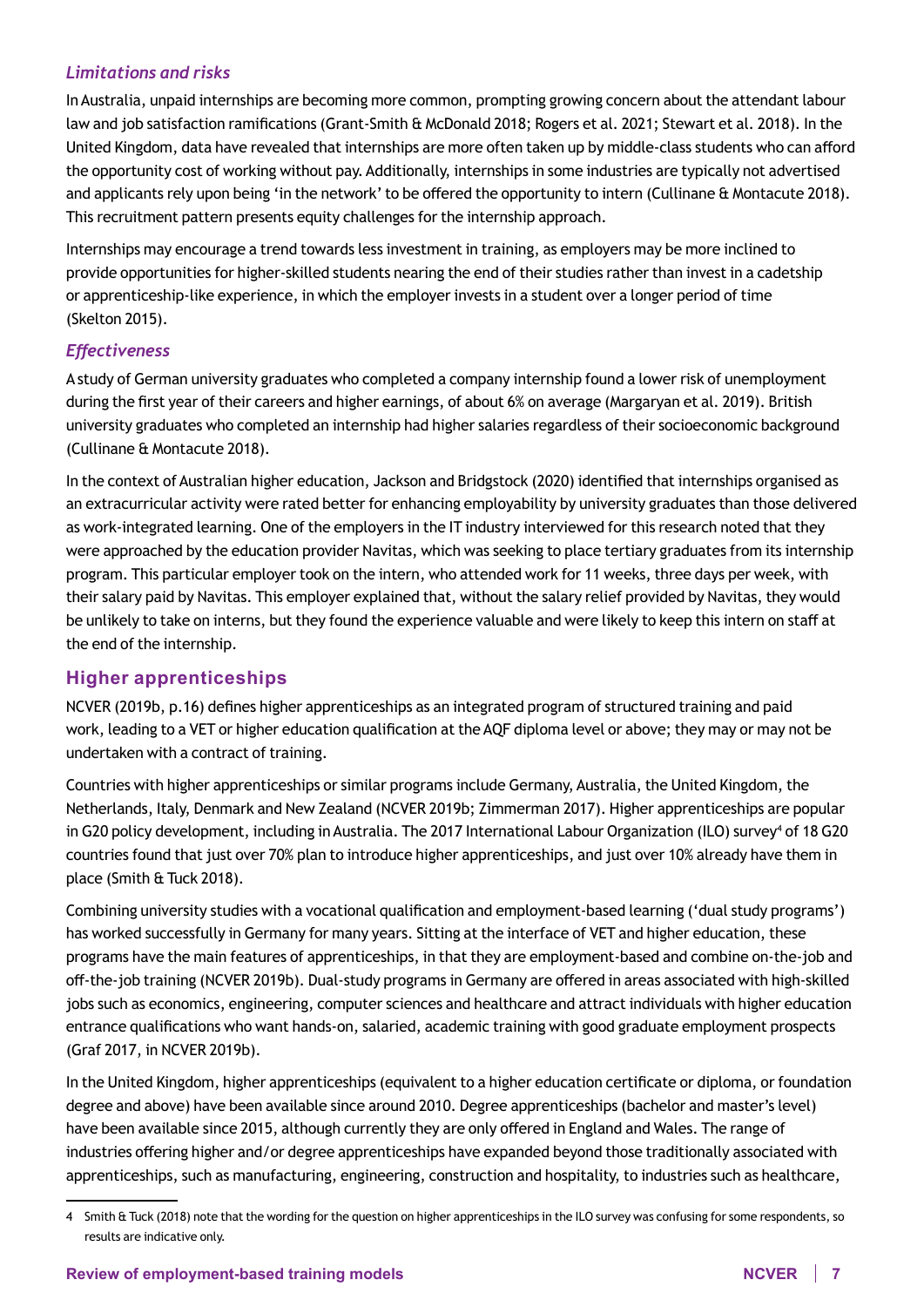nursing and dentistry, education and training, social work, financial services, performing arts, broadcast and media, legal services, sports and leisure, and publishing and journalism (Ai Group 2018a).

Examples of higher apprenticeship-like qualifications can be found in a number of European countries, including in the Netherlands, where in 2007 a two-year associate degree was introduced to enable transition for workers, job seekers and VET students into higher education as an alternative to direct entry to a traditional degree. Completion of the associate degree gives the learner the opportunity to complete a bachelor's degree in a related area immediately or at a later date. Irrespective of whether further higher education studies are pursued, it is still an independent and work-ready recognised qualification (NCVER 2019b).

Italy provides another example from Europe: here higher apprenticeships are categorised as a 'higher education and research apprenticeship (Type 3)' and are offered in all higher technical institute programs and tertiary education level programs leading to a diploma and above. They are of between six months and three years duration (Cedefop 2018). The Type 3 apprenticeships were originally established in 2003 and re-formed in 2015, with the expansion to include apprenticeships for research and higher-level apprenticeships for regulated professions such as law and accountancy. As with other apprenticeship programs, there is a contractual arrangement between the apprentice and employer, with on-the-job training accounting for between 20 and 50% of the total hours of the apprenticeship duration (Cedefop 2019b).

In 2016, the Australian Government announced the funding of two higher apprenticeship pilots to focus on high-level technical skills (diploma and above) in industries where apprenticeships have not been traditionally used, for example, financial services/commerce, and IT. The overarching aims of these pilots were to:

- increase industry validation and take-up of alternative training arrangements
- understand more about the opportunities and barriers to increased industry usage, acceptance and validation of alternative apprenticeship approaches
- contribute to an evidence base informing future policy development and funding settings (Ai Group 2018b).

In the first pilot, the Australian Industry Group (Ai Group), Siemens Ltd and Swinburne University of Technology partnered to develop the Industry 4.0 Higher Apprenticeships Project, which, upon completion, resulted in the Diploma/Associate Degree in Applied Technologies (Ai Group 2018b). This pilot was first implemented in Victoria in 2017 but has since been offered in South Australia, Queensland, New South Wales and Western Australia. In all of the Industry 4.0 higher apprenticeship pilots the emphasis has been on upskilling current employees.<sup>5</sup> The second was the PricewaterhouseCoopers Higher Apprenticeships and Traineeships Pilot, which offered participants the opportunity to undertake VET diploma qualifications in the areas of business, IT and professional services. The first group of participants in this pilot graduated in 2018 with a Diploma of Business. Following on from this pilot, PricewaterhouseCoopers now offers a two-year higher apprenticeship program, leading to a diploma in IT.<sup>6</sup>

Box 2 describes a case study of a recently introduced higher apprenticeship model for the disability and aged care sector in Victoria.

## **Box 2 Higher apprenticeship pilot program for the social service sector**

RMIT University, in collaboration with the Future Social Service Institute and industry partners in Victoria, is running a higher apprenticeship pilot. Commencing in April 2020, the 18-month program initially involved 25 staff from seven organisations in the disability and aged care sectors. The selected staff were on track for leadership roles and are studying an Advanced Diploma of Community Sector Management while continuing their employment. RMIT offers the students two days per month in a virtual classroom, while the organisation provides three days per month for study.

<sup>5</sup> In February 2021, the pilot implemented in South Australia, in partnership with SA Power Networks, broadened the intake to include school leavers; see <<https://blog.aigroup.com.au/higher-apprenticeships-in-digital-technologies-taking-off-in-south-australia/>>.

<sup>6</sup> See [<https://www.pwc.com.au/careers/students/higher-apprenticeship.html>](https://www.pwc.com.au/careers/students/higher-apprenticeship.html).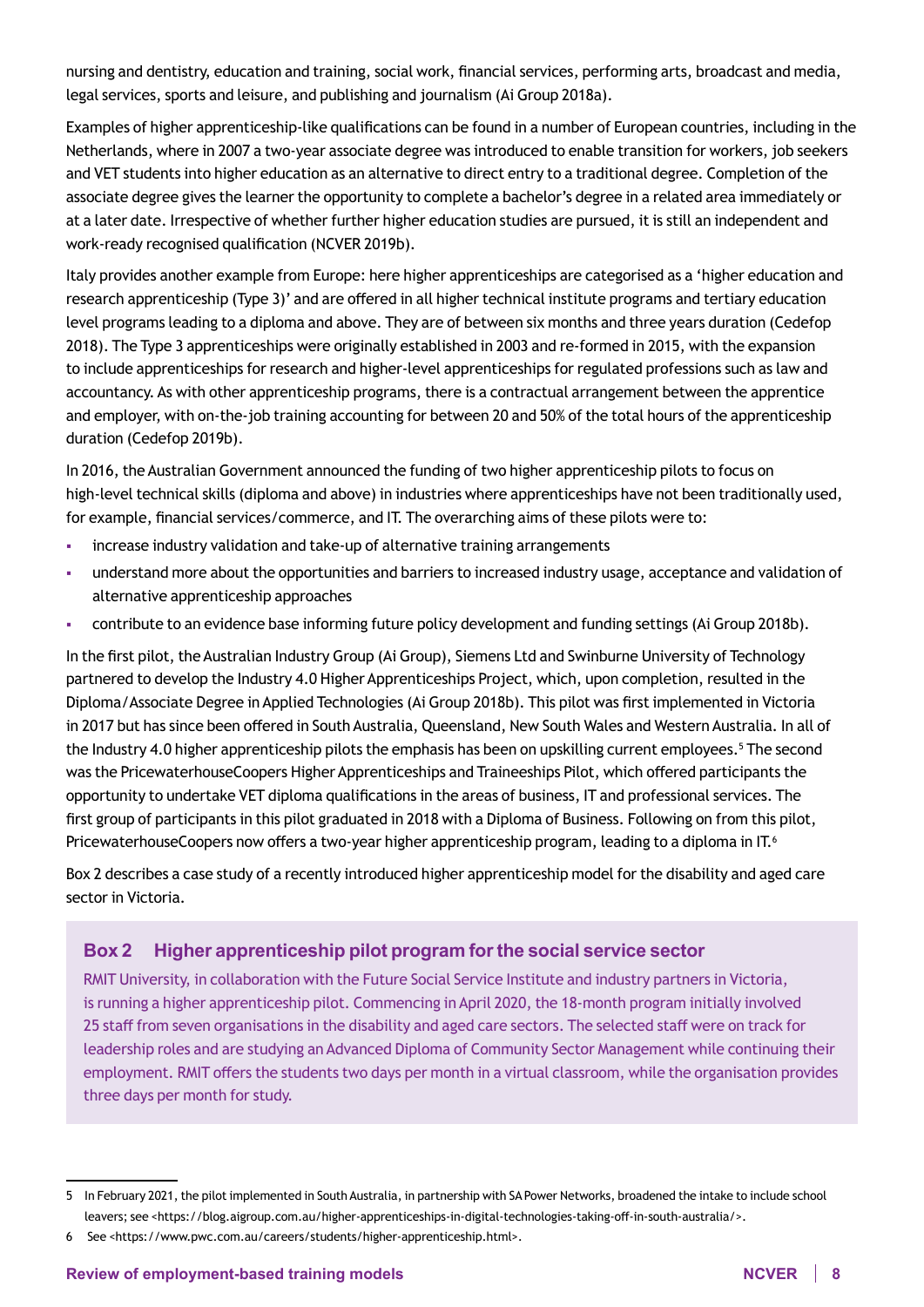Representatives from RMIT highlighted in the interviews that a feature of the program is the use of dedicated support officers, who mentor the students and liaise with the organisation to set up opportunities for the students to reinforce their learnings in their workplaces.

The program has a development-evaluation process, which seeks feedback from the students, the organisation and teaching teams on their satisfaction with content, delivery and assessment. A co-design development process will be used to adapt the delivery of existing programs, based on the feedback received, enabling the program to evolve and improve. At the time of interviewing, the retention rate had been excellent, with 24 of the original 25 students continuing, despite the disruption of 2020. The adaptation to online delivery during the COVID-19 pandemic was rapid, the only issue encountered being the students' lack of time; however, teaching staff are accustomed to full-time workers being time-poor. While English language, literacy, numeracy and digital skills needs were not identified, students did need support with study skills and academic literacy, some never having studied above a certificate III level before or not having studied for years.

Adjustments that will or have been made, based on feedback, include extra peer support and peer learning added to the teaching model and trialling a 'flipped classroom'<sup>7</sup> model for some units. Student feedback indicated a preference for retaining some face-to-face learning, although the virtual classroom is appreciated because it avoids commuting. Feedback from employers reflected their various perspectives and their need for the customisation of training. In some cases, tension arose between qualification content and what the employers wanted staff to learn, reflecting broader system feedback about training package relevance. Students were able to use their own workplaces as case studies to make the learning relevant to them. Employers indicated that they would like more competency-based assessment and a more formalised recognition of prior learning (RPL) framework for those who already had leadership experience.

#### *Strengths*

The NCVER (2019b) report notes that higher apprenticeships can:

- **improve negative perceptions about apprenticeships in general by giving them more regard or status**
- be used to facilitate progression pathways into higher education, as occurs in the United Kingdom
- provide an alternative to an academic degree
- **EXEC** enable employers to develop their workforce.

The Ai Group (2018a) suggested that higher apprenticeships might address the falling rate of participation in apprenticeships in Australia. They could also be used in industries that have not traditionally used apprenticeships or traineeships; namely, the services sector. NCVER's (2019b) report on higher apprenticeships highlighted that activity in this area is already occurring in Australia but acknowledged the difficulty involved in defining a standard design for these apprenticeships due to the need to develop programs appropriate for the industry and business context in which the specific apprenticeship takes place.

#### *Limitations and risks*

NCVER's (2019b) consultations with key stakeholders revealed:

- an uneven awareness about the status and provision of higher apprenticeships
- different understandings and confusion over the meaning of the term
- the negative images attached to apprenticeships; that is, that they are low-paid, have anti-social hours and poor work-life balance, could affect the take-up of higher apprenticeships, especially amongst the target group of students with high levels of aptitude and ability
- the availability of higher-level skill development (diploma, advanced diploma) not attached to a contract of training, which could deter individuals from taking up higher apprenticeships.

<sup>7</sup> The 'flipped classroom' is a pedagogical model in which students engage with interactive content, focusing on key concepts prior to class. This allows face-to-face time for collaborative activities rather than a traditional lecture. See Hamdan et al. (2013) for more information on this model of teaching.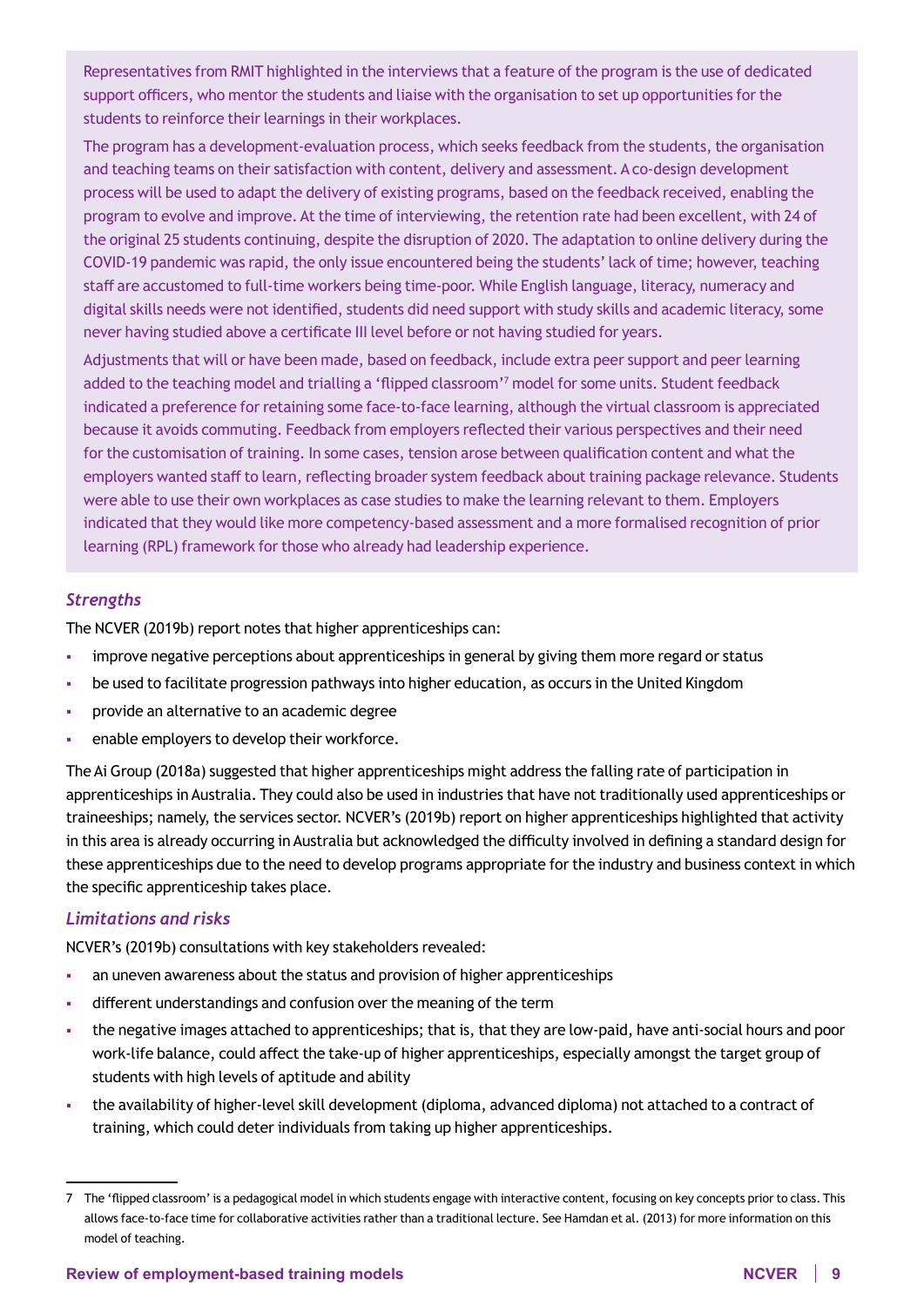Loveder (2017) noted two other factors that can potentially limit the expansion of the higher apprenticeship model in Australia:

- Australia's innovation system and culture lags behind other countries. Increasing innovation pushes demand for higher skills development, including the demand for higher apprenticeships. A stagnant innovation culture can stifle this need for higher skills. Australia currently ranks 23rd, well behind most other high-income countries, and has held this rank for several years (Global Innovation Index 2020).
- National funding for nurturing innovation, including innovative approaches to training, is mostly aimed at the higher education sector, even though the VET sector has innovation potential.

#### *Effectiveness*

The German form of higher apprenticeships — the dual-study program, briefly described earlier — is more evolved and not directly comparable with the Australian concept of higher apprenticeships. However, a number of aspects of the German program or indicators of its effectiveness could be applied in the Australian context to encourage and support the expansion of higher apprenticeships here. It has:

- good social status and middle-range incomes amongst graduates (Pilz 2009, in Wiemann & Fuchs 2018)
- low rates of movement from the companies that provide the employment-based training component of the dual study program (Wiemann & Fuchs 2018)
- interest from other countries which are developing similar programs (Zimmerman 2017).

Gessler (2017) reports on a case study of 'transplanting' the German dual system of training to the United States. The resultant product represented a transformation rather than an imitation or adaptation, with the transformation process itself leading to innovative solutions. However, Gessler cautioned that these findings may not be valid for all transfers.

In the United Kingdom, an additional element to higher apprenticeships was the establishment of the Degree Apprenticeships Development Fund,<sup>8</sup> which funds all, if not the majority, of the degree apprenticeship and allows students to complete their degree apprenticeship with no, or minimal, debt, in contrast to university graduates (Kuczera & Field 2018). An evaluation of the fund found that, between 2016 and 2018, almost £9 million from the fund had supported 103 further and higher education providers and resulted in just under 4500 degree apprenticeship commencements, primarily in the areas of construction, health and science, business and administration, all of which were industry areas with known skills shortages (Siora, Ledger & Jarvis 2019).

### **On-the-job training**

On-the-job-training is training undertaken in the workplace, as part of the productive work of the learner. It is distinct from on-site training, which is training conducted at the worksite but not on-the-job, for example, in a training room. Off-the-job training takes place away from a person's job activity (for example, in a special training area) or off the premises such as at a training institution (Naidu, Stanwick & Frazer 2020).

Structured on-the-job training (planned, systematic and organised) employs methodologies such as job shadowing, job rotation and mentoring (Twyford, Alagaraja & Shuck 2016). Unstructured on-the-job training (unplanned, ad hoc and reactive) refers to training provided as required by a co-worker (who may not be fully qualified or prepared to be a trainer) in the form of learning by trial and error (Jacobs 2019) or 'observation and repeat' (Ahadi & Jacobs 2017; Smith et al. 2019; Twyford, Alagaraja & Shuck 2016).

#### *Strengths*

Given the variation in types of structured on-the-job training, its strengths are also varied and include the following:

- structured on-the-job training has been found to be four times more efficient than unstructured on-the-job training (Ahadi & Jacobs 2017)
- mentoring provides psycho-social support, long-term career facilitation benefits to mentees; increased confidence and self-esteem, revitalised interest in work and increased leadership skills to mentors; and for

<sup>8</sup> Funds are from an apprenticeship levy imposed on employers with an annual pay bill (employee salaries etc.) of more than £3 million. Employers can subsequently apply for funds generated from this levy to pay for training provision (Siora, Ledger & Jarvis 2019).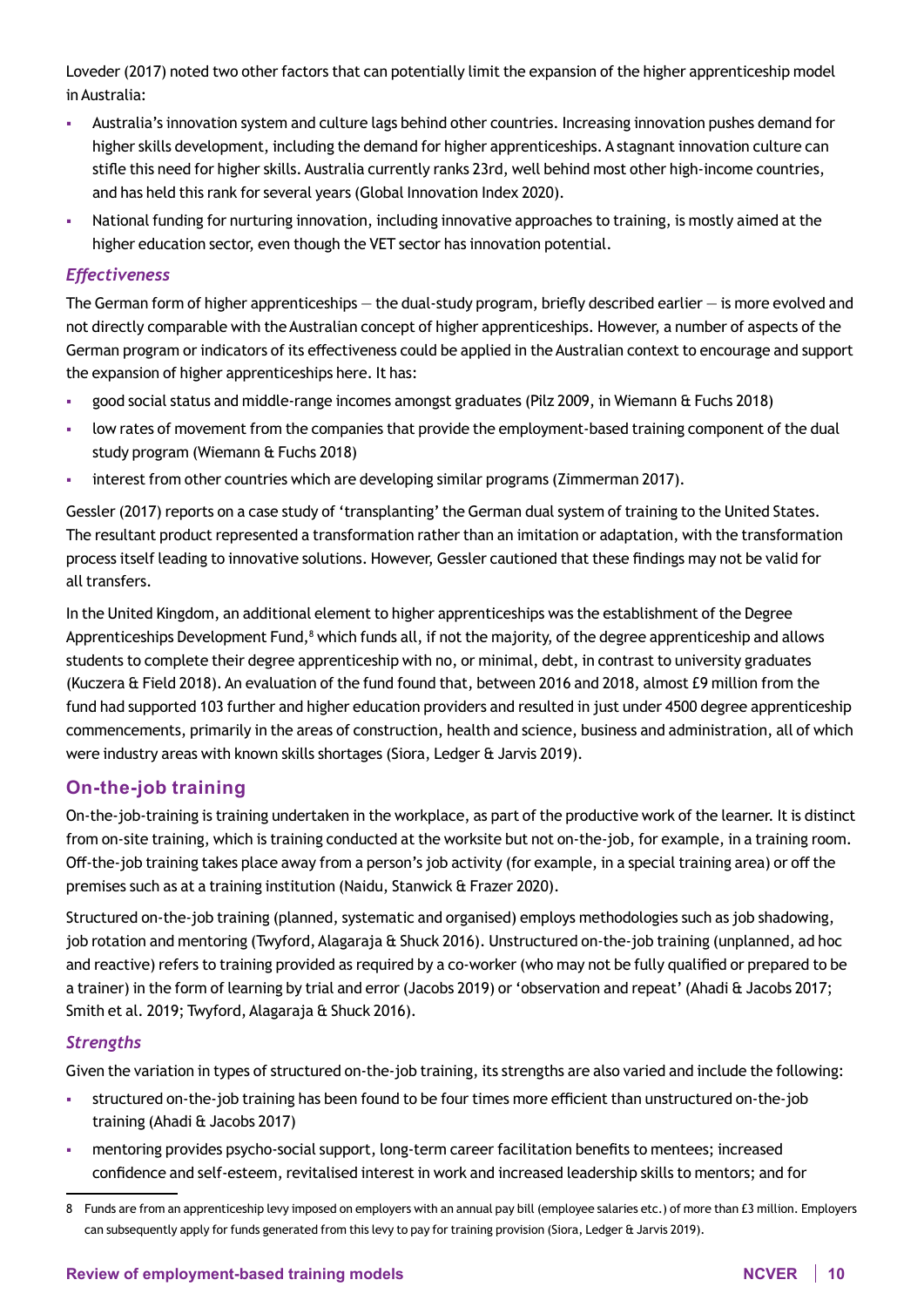employers mentoring is cost-effective, promotes staff retention and increased work performance (Leck & Wood 2013)

- job shadowing is low-cost, generates employee interest and engagement, allows trainees to perform job-related tasks and enables existing employees to demonstrate their competency (Jaworski et al. 2018)
- if effectively designed and conducted, structured on-the-job training results in fewer production errors, higher trainee competency and lower overall costs by comparison with unstructured training (Ahadi & Jacobs 2017)
- structured on-the-job training has been found to be as effective as classroom training for promoting product and process innovation (Dostie 2017).

#### *Limitations and risks*

- on-the-job training, by its very nature, may limit the benefits of training by exposing students only to worksite-specific ideas and methods, providing a narrow view of the sector or further entrenching any existing poor practices
- mismatched student-mentor pairs may affect the quality of training, while the burden of mentoring can cause burn out (Leck & Wood 2013)
- job-shadowing can reduce the quality of training, as both the employee and trainee are engaged in the task of getting work done, limiting the time to impart contextual knowledge or build relationships (Grant, Sheridan & Webb 2017).

#### *Effectiveness*

Overall, the literature concludes that structured on-the-job-training is more effective and provides better outcomes in the long term than unstructured on-the-job training.

As a training provider, Kapadia (2014) has observed that organisations that use on-the-job training effectively are those that commit to it and make it a core value. Limited research has investigated on-the-job training in the small business context (Twyford, Alagaraja & Shuck 2016). Australian statistics demonstrate that only 8.1% of workers in businesses with fewer than 20 employees received on-the-job training from existing staff members by comparison with 18.4% of workers in businesses with 20—99 employees (ABS 2017). The international literature revealed that SMEs are more likely to use unstructured on-the-job training because they are unaware of other types of training, have difficulty finding training that is specific to their business or are unaware of government supports (Cedefop 2019a; Messina 2017; Smith et al. 2019). In the United Kingdom researchers observed that employers struggle to differentiate between what is 'on-the-job training' and what is simply 'doing the job' (UK Commission for Employment and Skills 2011). Surveys measuring training activities might not capture some on-the-job training since the activities resemble workers' daily work and would not be considered 'training', either by the worker themselves, their managers or their HR structure.

The effectiveness of on-the-job training is informed by the suitability of the approach taken to the skills needed, the student/employee and the existing workforce and worksite. In examining the impact of workplace development opportunities on workers' employability in Italian workplaces in the agriculture, commerce, services, and building and construction industries, Martini and Cavenago (2017) found mentoring and job rotation to be among the main predictors of career success.

Mentoring was the most common form of on-the-job training mentioned by employers interviewed for this research. Some mentoring arrangements were established in a formal way when the new recruit joined the organisation, while other mentoring approaches tended to be ad hoc, as needs arose to train staff internally. Only one employer (IT industry) who participated in the interviews noted that mentor training was provided to senior staff as part of their professional development.

The research indicated that the effectiveness of mentoring depends largely on the behaviours, qualities and characteristics of mentors (Leck & Wood 2013). For this category of EBT to operate successfully, mentors and mentees must have shared expectations about what they will achieve, which may evolve over time (Sanyal 2017).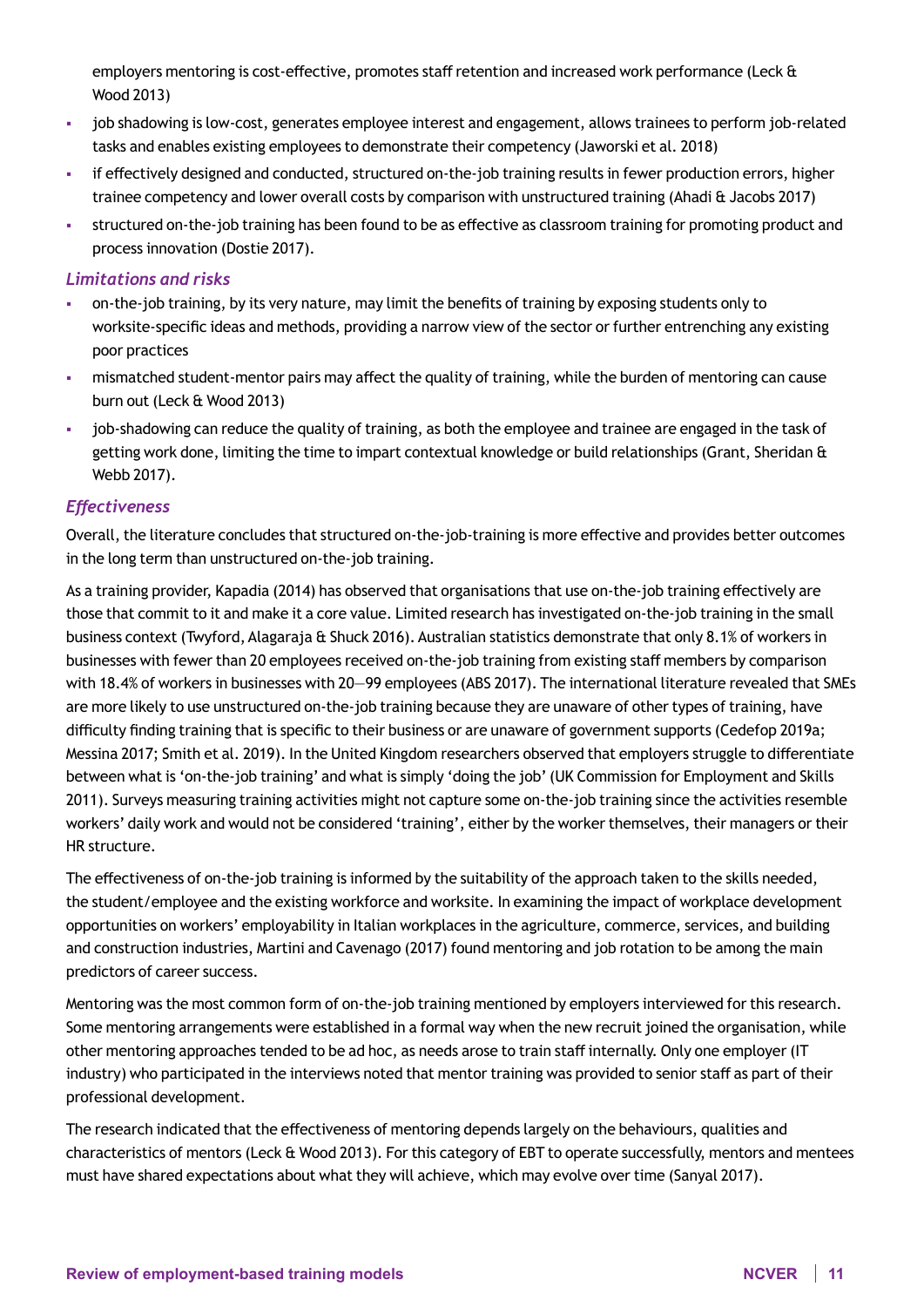Job shadowing, when done well, is another effective form of on-the-job training, enabling employees to gain new perspectives of roles within a business and to observe how existing competent workers perform in their roles. In the hospitality industry context, Jaworski et al. (2018) found that, for part-time employees, job shadowing offers the highest level of satisfaction of six training methods.

#### **E-learning and employment-based training**

E-learning, or online learning, is training undertaken online through a computer or any other digital device (Lawless 2018). It can be delivered through tools such as games-based training, virtual reality, simulation and MOOCs (Massive Open Online Courses) and could be employed as part of internships, cadetships, higher apprenticeships or structured on-the-job training. E-learning has been used as an EBT delivery method for some time and is anticipated to grow as the COVID-19 pandemic continues and subsequently. However, its usage is likely to vary by industry due to differing workplace contexts and the expense of implementation. One of the employers in the healthcare and social assistance industry interviewed for this research explained that mandatory training in first aid was delivered online as the materials had been developed centrally, which created efficiency.

Digital training solutions work best when personally relevant and situated within an authentic context, making e-learning particularly suited to EBT. Understanding the characteristics and needs of the participants in the e-learning is important; for example, one study found that older workers in Germany need more support to use e-learning (Beinicke & Kyndt 2020). However, a study of Australian rail workers (an industry where over half of the workforce is aged over 45 years) reported that age was not a significant factor impacting on either future use intentions or satisfaction with e-learning; rather, it was the user-friendliness of the e-learning tool and the amount of technical support available (Fleming, Becker & Newton 2017).

New training technology can harm outcomes if participants have poor attitudes towards using technology. Landers and Armstrong (2017) compared outcomes from game-based training with training delivered through PowerPoint slides. They observed that, for learners with low levels of digital experience and less positive attitudes towards game-based training, PowerPoint was more effective. Conversely, for learners with high levels of digital experience and a positive attitude towards game-based training better outcomes were achieved with this type of training. Larson (2020) found that further benefits of game-based training included enhanced workforce recruitment and retention, increased program adoption and improved work performance. However, poor implementation and design in the past, and concerns about data security and employee confidentiality have persuaded some companies not to adopt gamification techniques for the delivery of EBT. De Vin, Jacobsson and Odhe (2018) reported that shop floor workers can have difficulties seeing analogies between desktop games and their work environment.

Eckert and Mower (2020) compared the effectiveness of three learning modalities — classroom, e-learning via online tutorials and virtual reality — to deliver a course on inclusive leadership to a group of new managers employed by a major US employer providing audit, quality assurance, consulting and tax services. The participants were allowed to undertake the training in only one of the three modalities. Eckert and Mower found that the virtual reality learners were 40% more confident than classroom learners and 35% more confident than e-learners, and learning completed through virtual reality was four times faster than classroom training. Those who undertook the training through the virtual reality mode were also found to be less distracted and more task-focused than both the e-learning and classroom learners.

In Australia, large employers and registered training organisations (RTOs) have greater resources and more mature systems and processes to support e-learning. However, they may be reluctant to introduce e-learning if substantial investments have already been made in their traditional delivery infrastructure (Guiney 2015). With ongoing digital technological advances, e-learning tools are likely to become more widely used across a broader range of industries and employee roles.

Examples of e-learning in tandem with EBT in VET contexts in Australia and internationally include:

- Fantastic Furniture in NSW, using e-learning to deliver the Certificate III in Retail as part of a blended delivery with in-store coaching and workplace practice (Australian Training Awards 2020)
- McDonald's restaurants worldwide, using game-based training for new employees, who work in a digital restaurant with virtual customers (Conta 2016)

#### **Review of employment-based training models NCVER 12**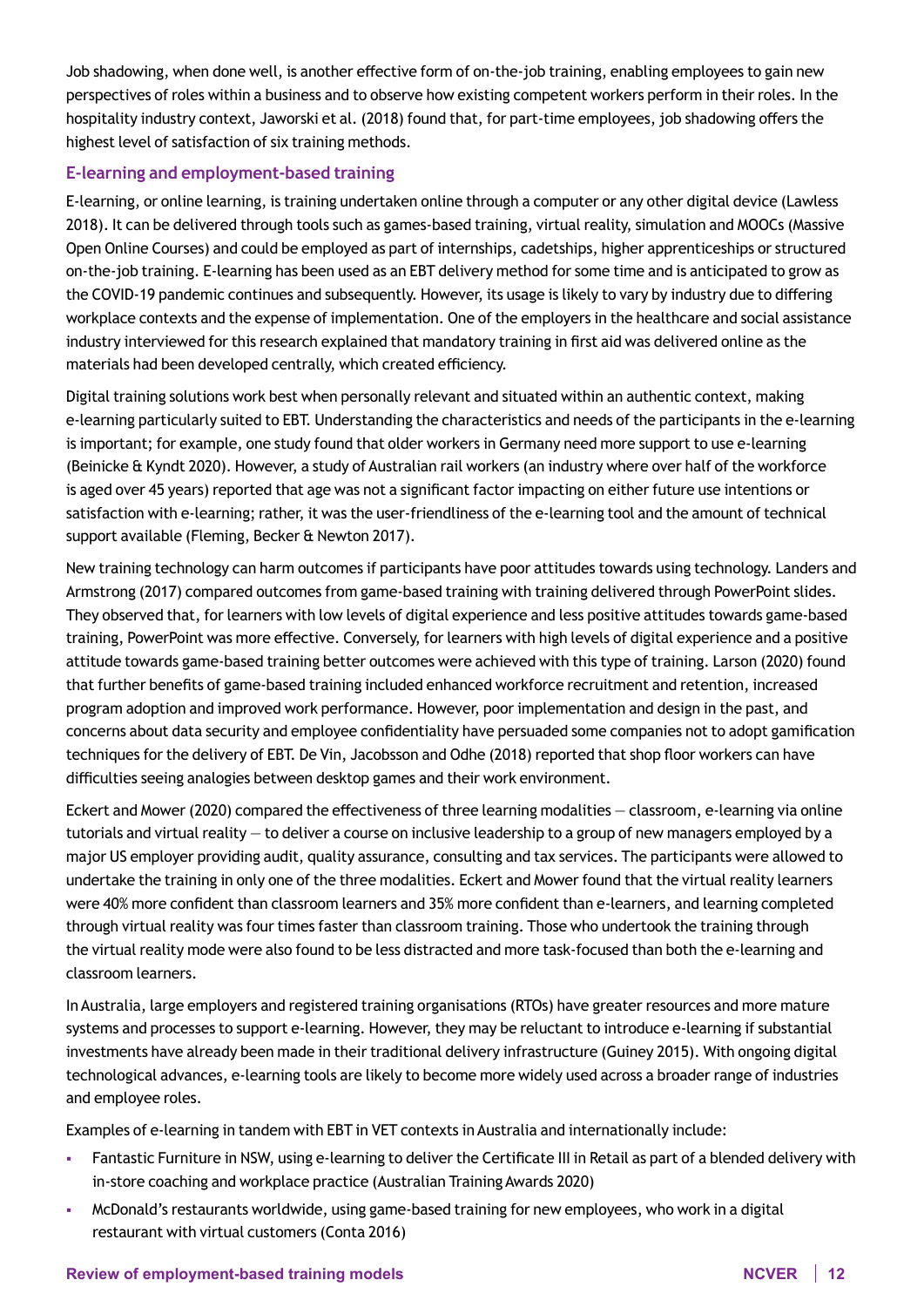- the game 'Pulse', which teaches American nurses, paramedics and other first responders to identify each patient's problem, give priority to the most serious cases and apply the appropriate measures (Gamelearn 2019)
- MOOCs in energy-efficient and sustainable building in Finland (Drake & Rajaorko 2017)
- virtual reality training for car dashboard assembly in the Slovakian automotive industry (Davidekova, Mjartan & Greguš 2017)
- virtual reality safety training in the American precast/prestressed concrete industry (Joshi et al. 2021).

## **WHAT MAKES EMPLOYMENT-BASED TRAINING WORK WELL?**

From the literature review and the interviews with employers for this research, we know that EBT approaches work best when the aims of all the stakeholders are aligned and they inform the training and employment arrangements. That is to say, the training is customised to suit the organisational context, resulting in training that is up-to-date, agile and relevant to a specific role or roles.

While cadetships, internships and higher apprenticeships demand input similar to formal apprenticeships and traineeships, they are more flexible in the ratio of training to work performance. In each example of EBT approaches cited in this paper, and borne out in the interviews with employers, the employer in some way takes on the role of training supervisor and mentor to the 'student' employee as they progress through a structured program of work and study within a predetermined timeline. In many cases, external training providers are sought to deliver the training that employers cannot — as RTOs do for apprenticeships and traineeships.

VET providers' experience in delivering staged training to match work experience progression, as occurs in apprenticeships and traineeships, means that they are well placed to negotiate with employers to participate in the development and delivery of the bespoke programs of learning demanded by internships, cadetships and higher apprenticeships. The 'best' EBT approach for training individuals for an occupation can only be determined by reference to the specific skills demands and the industrial and employment context.

The features of successful cadetships, internships and higher apprenticeships mirror those of apprenticeships and traineeships:

- training content that is relevant to current or upcoming job tasks
- dedicated mentors and support resources in the workplace, including from experienced workers
- time and space to undertake training and practise skills in context before moving on
- experienced supervisors supported by a clear company-wide structure.

Structured on-the-job training, such as mentoring or job-shadowing programs, represent another approach to EBT that is obviously context-specific and responsive to employee needs. The use of mentoring programs in particular was common among the employers interviewed for this research. The effectiveness of structured on-the-job training approaches such as mentoring however is largely dependent upon the competencies, behaviours, qualities and characteristics of the mentors (Leck & Wood 2013).

## **OPPORTUNITIES FOR VET**

As highlighted in the literature and interviews for this research, employers need training that is agile, flexible and responsive to industry needs, is affordable, and minimises workers' time away from work. Given employers' needs and the challenges they face in the provision of training, consideration should be given to transforming existing nationally recognised training content into shorter units. The increasing use of skill sets and single units of competency demonstrates that the VET sector can provide training in this format. Indeed, Palmer (2021) reports that subjects not part of a nationally recognised program form the bulk of enrolments in VET: in 2019 around 2.6 million students were enrolled in this form of activity.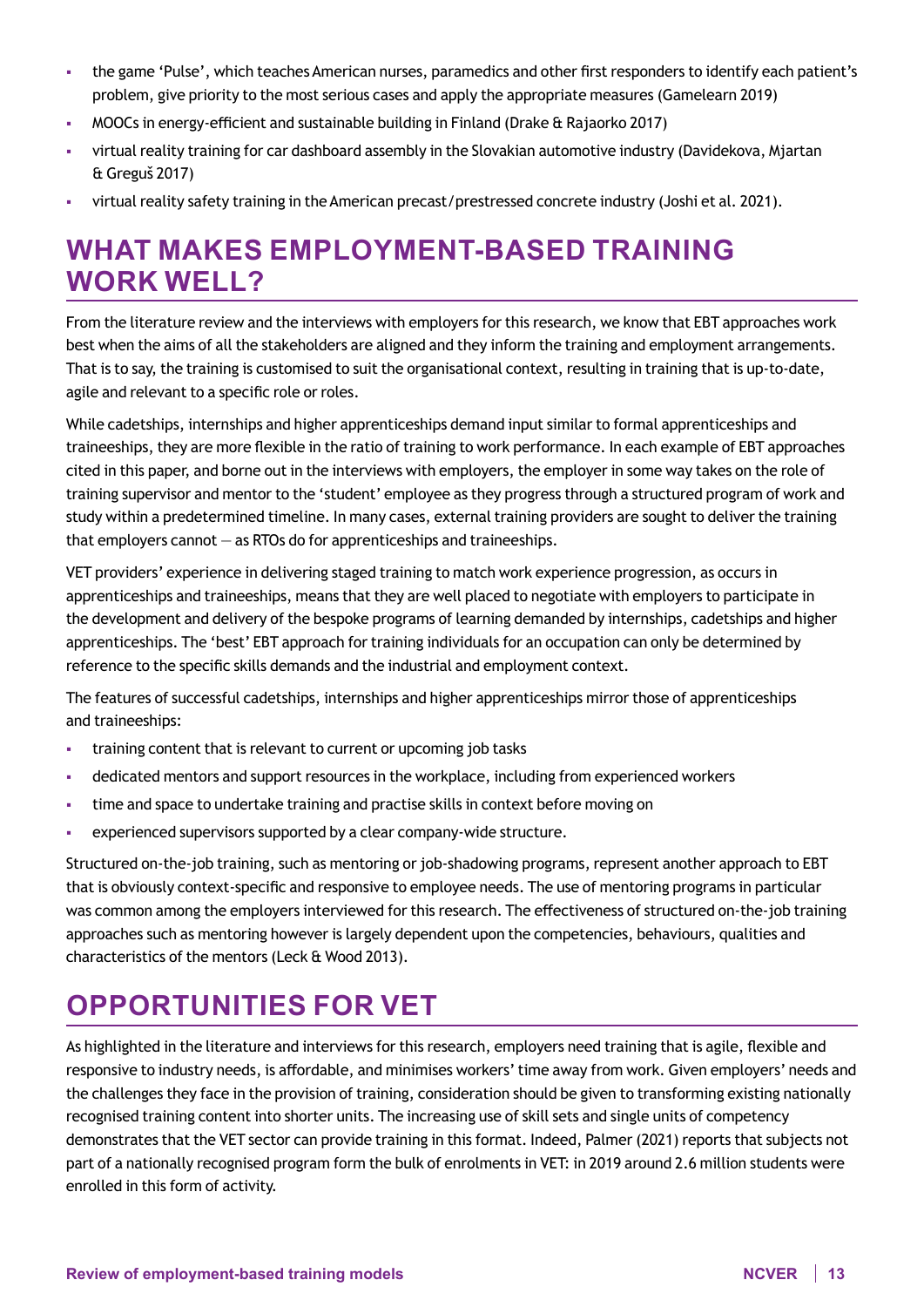The VET sector's experience in providing training for formal apprenticeships and traineeships can be redirected to the shorter timeframes of cadetships, internships and higher apprenticeships. There is also scope to add new training to existing training packages, based on demand for non-nationally recognised training with no nationally recognised equivalent.

For nationally recognised training in particular to be considered a viable and attractive option when employers look to implement EBT approaches, a number of factors relating to the benefits of nationally recognised training and accessibility and affordability of training options must be considered and addressed, namely:

- the VET system offers high-quality industry-informed and relevant training standards that are linked to current and emerging occupations
- training providers need to have the bandwidth and resources to enable flexibility in delivery approaches and program design, especially with regard to e-learning development and implementation
- the VET system needs to look at making it straightforward for employers and individuals to understand and access VET funding
- employers and individuals need to have a better understanding of the benefits of VET certification.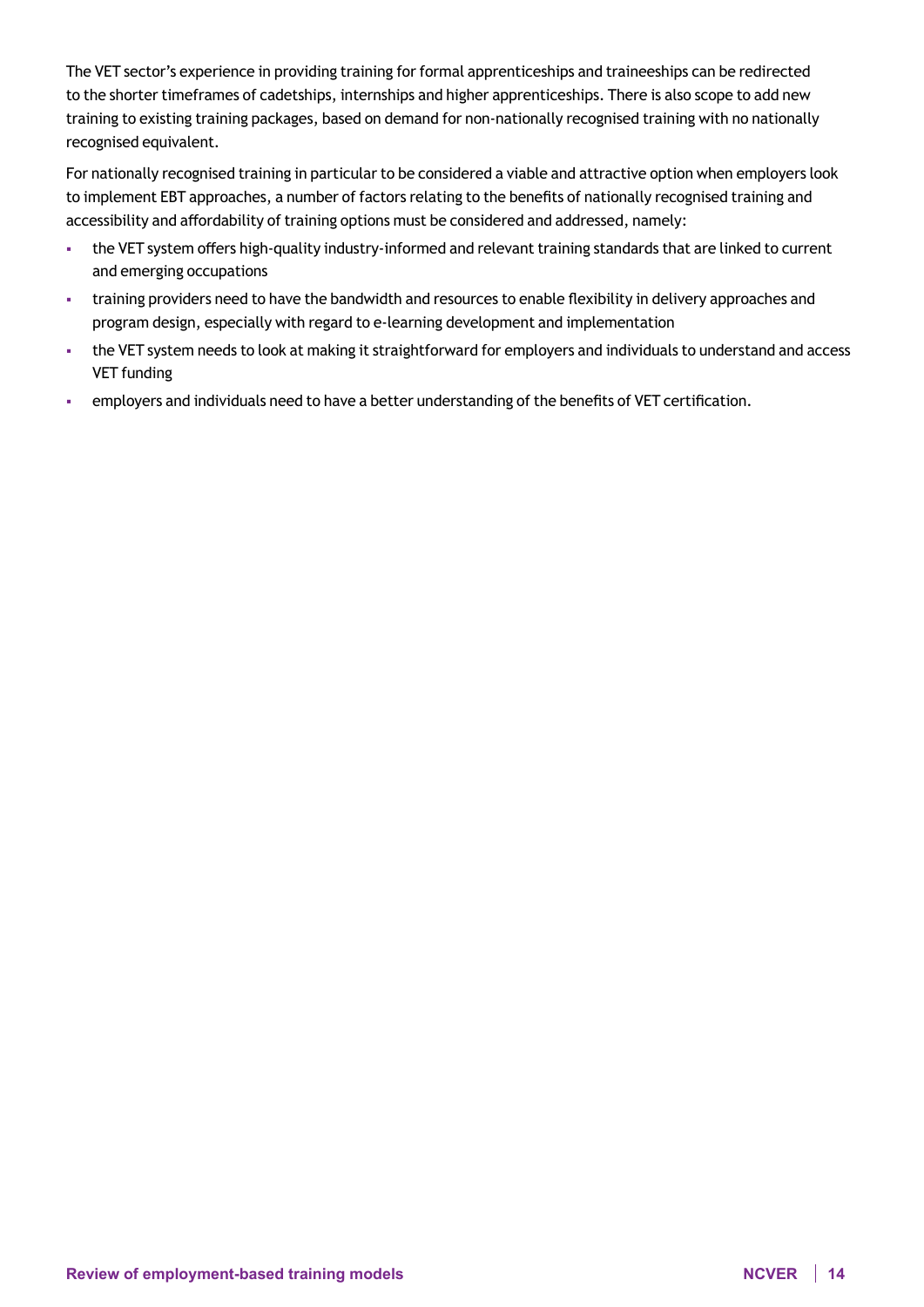## **APPENDICES**

## **Appendix A: Method**

### *Literature review*

A difficulty in undertaking the literature review for this research concerned the wide range of terms and the inconsistent use of terms related to 'employment-based training'. Table A1 shows terms used interchangeably in the international literature. These terms were used for searching VOCEDplus ([<https://www.voced.edu.au/](https://www.voced.edu.au/)>) and Google Scholar (<[https://scholar.google.com/>](https://scholar.google.com/)) for relevant research spanning the last decade.

## **Table A1 Terms used interchangeably with 'employment-based training'in the international literature**

| Employment-based<br>training      | Workforce development               | Industry training                    | Workplace learning                           |
|-----------------------------------|-------------------------------------|--------------------------------------|----------------------------------------------|
| Establishment training            | <b>Enterprise training</b>          | In-company training                  | Learning in the process of<br>work (Germany) |
| Continuing vocational<br>training | Employer-driven training            | Employee training and<br>development | Employer-sponsored<br>training               |
| Workplace training                | Paid training                       | Training workers                     | Employer-provided<br>continuing training     |
| Training within industry          | Workplace education and<br>training | Work-based learning                  | Employer-provided<br>training                |
| Incumbent worker<br>training      |                                     |                                      |                                              |

Further searching of publications from key bodies such as Cedefop, the Organisation for Economic Co-operation and Development (OECD) and the ILO; other databases including EBSCO, Emerald Insight, Scopus, and Web of Science, as well as forward and backward citations of key references, was also undertaken. These literature search processes identified 438 references, of which 270 were subsequently removed because they:

- discussed work-based education or work-based learning more broadly
- did not meet the definition of employment-based training (for example, many focused on preparing unemployed workers or students to enter employment)
- focused on solely government-funded programs
- did not provide more detailed breakdowns of models used beyond 'formal' or 'informal'
- focused on apprenticeships other than higher apprenticeships.

#### *Employer interviews*

Interviews were conducted with employers from the healthcare and social assistance, construction, and information technology industries. These industries were selected as case study industries based on:

- suggestions from the project advisory committee
- outcomes from the literature review
- industries with skills shortages, as identified by the National Skills Commission
- recent industry growth rates.

Approximately 200 businesses were randomly selected from the online yellow pages, Google searches and other lists. The CEOs, general managers or training and development managers of these businesses were contacted via email or LinkedIn and then by telephone follow-up. This strategy yielded 10 interviews:

- four with employers in the healthcare and social assistance industry:
	- a national peak body for aged care, which is also an RTO, with 35 employees and several hundred members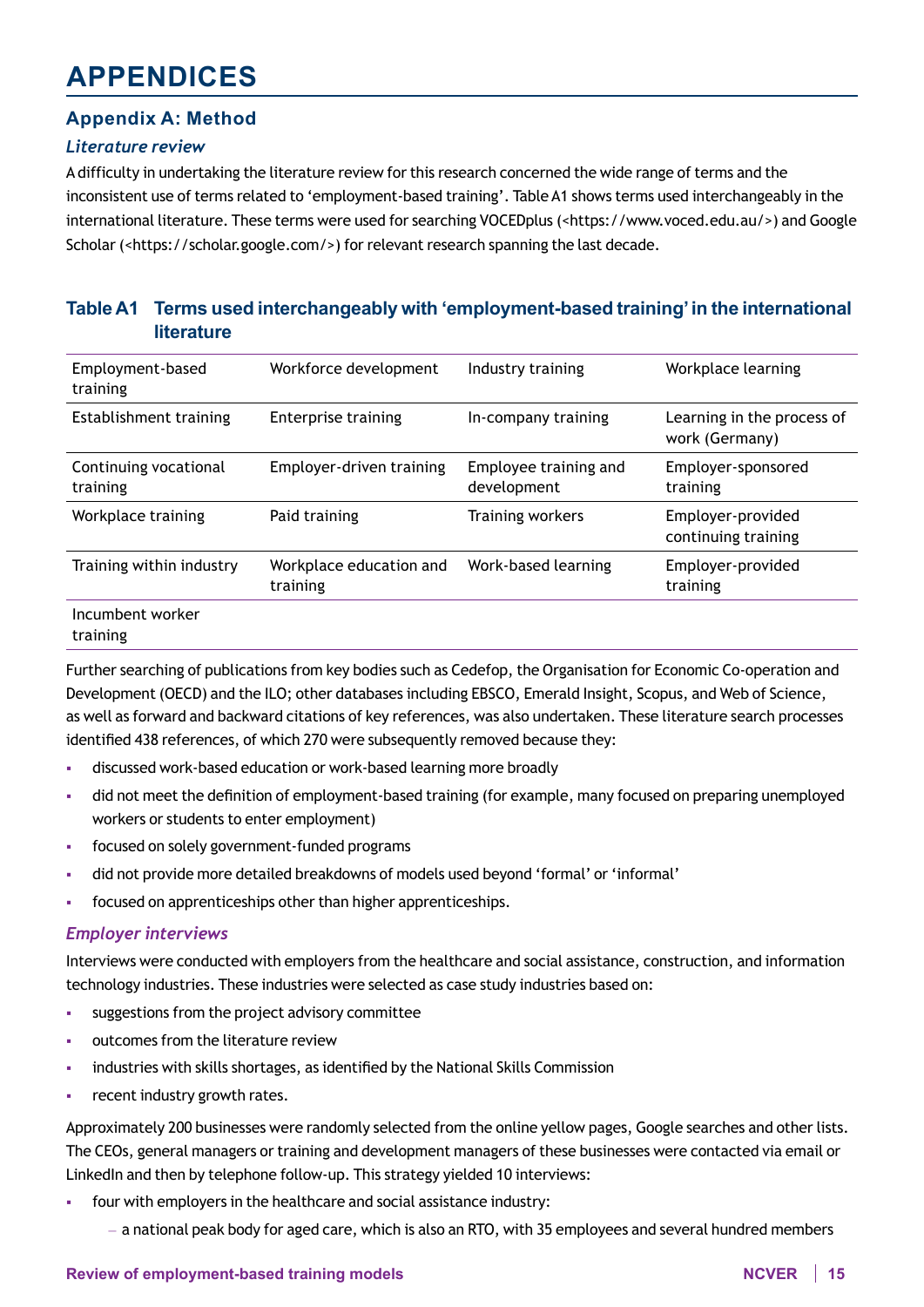- a large health service (including a hospital) with more than 10 000 employees
- a child healthcare provider in Victoria with 90 employees
- a large healthcare centre (also an RTO) in Queensland with 6000 employees
- four with employers in construction:
	- three of the employers located in Western Australia
	- the size of businesses ranged from 100 to more than 700 employees.
- two with employers in the information technology industry; the number of employees in their businesses ranged from 14 to 76.

Semi-structured interviews were conducted either via video-link or telephone. See appendix B for the interview schedule.

Interviews were also conducted with representatives from The Smith Family and the Future Social Service Institute at RMIT University. These organisations are piloting higher apprenticeship and cadetship programs.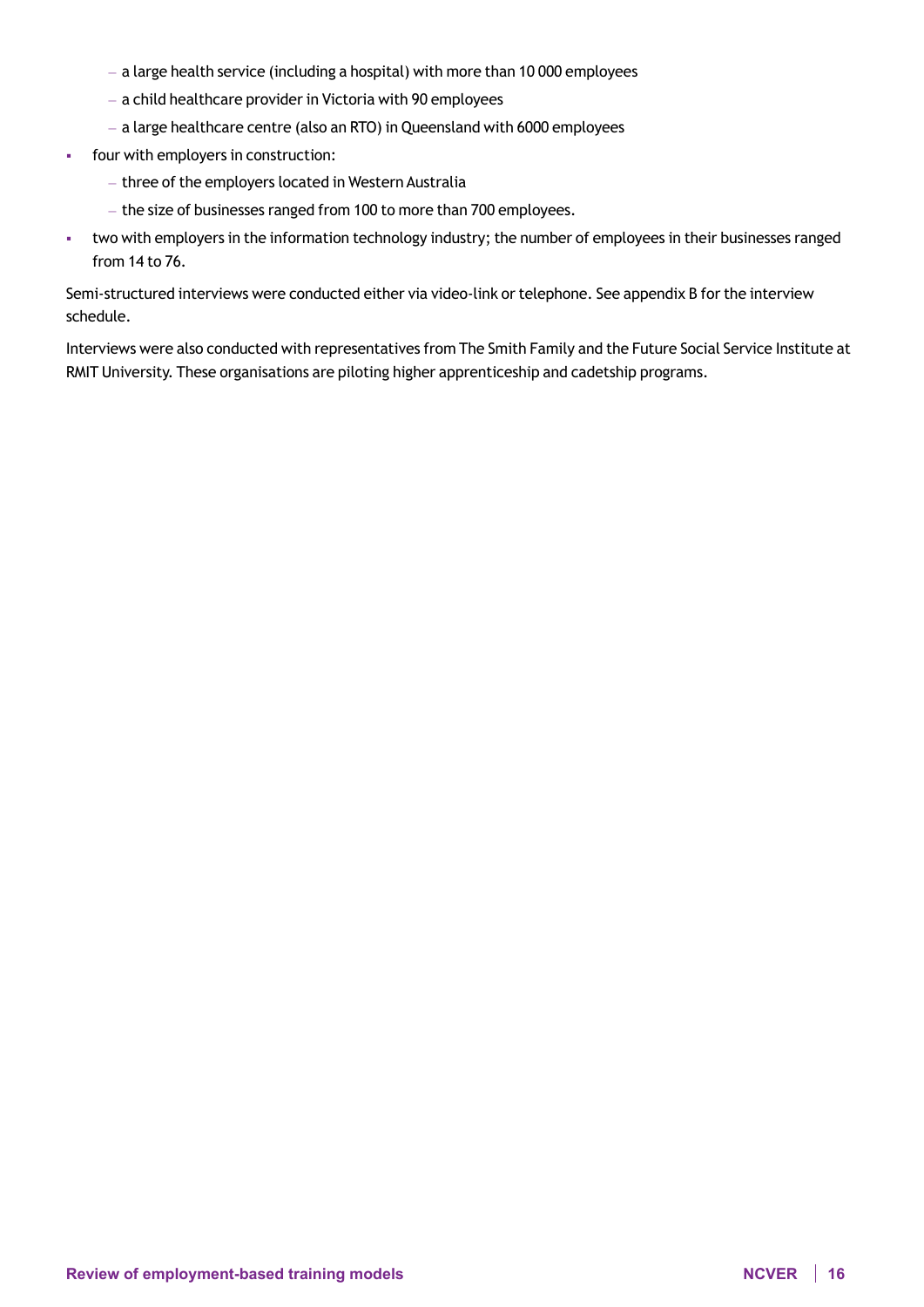## **Appendix B: Interview schedule**

*Preamble: 'Thank you for assisting us with this research. It will be used to inform training providers, state training authorities, the Commonwealth Government and workers about additional ways to provide employment-based training and how VET can support them'.* 

*Before we begin, do you consent to this interview being recorded for reference purposes?* **(If NO – just take notes)***.*

#### *Demographic details*

- How long has this business been operating?
- **Location (state, city)**
- How many employees do you have?
- % FT/PT/casual?
- Who/what is your main market?
- Roughly what proportion of your workforce would have VET qualifications (Certificate 3 or 4 or Advanced Diploma)?

#### *Main questions*

- 1. Had you ever heard the term 'employment-based training' before we contacted you?
	- 1.1. What do you interpret it [employment-based training] to mean?

*Project definition – The most well-known forms of employment-based training are apprenticeships and traineeships. This research is looking for other types of EBT, where workers are supported by their employers to gain accredited training and/or a qualification as part of their work (i.e. in the workplace).*

2. Do you use any form of employment-based training in your business/industry, apart from apprenticeships and traineeships? (clarify if nationally recognised and non-nationally recognised, and also note any non-nationally recognised training)

#### **If no employment-based training –**

- *N1. Is there a need for employment-based training in this industry? (why/ why not?)*
- *N2. What do you need to do to facilitate employment-based training in your industry/company/organisation?*
- *N3. Have you heard of any other companies in this industry using employment-based training?*
- *N4. I***f providing structured but non-nationally recognised training in workplace –** *why not use NR training?*
- *N5. Who provides this NNR training? What is the duration and purpose of the NNR training?*
- *N6. Are there any advantages to using NNR training rather than NR?*
- *N7. Are there are any unmet industry or business needs or opportunities that new or other models of employment-based training could meet or capitalise on?*
- *N8. How would you compare the effectiveness of employment-based training to (a) unaccredited training and (b) institution-only training (i.e. without an on-the-job component) in meeting business needs?*
- 3. Do you use any other type of training for workers in your business?
- 4. Why do you use employment-based training rather than other forms of training such as the traditional apprenticeship/traineeship model or self-paced online training?
- 5. How long have you been using employment-based training?
- 6. Have there been any changes to the type of employment-based training used in this business over the last 5 −10 years? Why?
- 7. How did you hear about this particular form of employment-based training?

#### **Review of employment-based training models NCVER 17**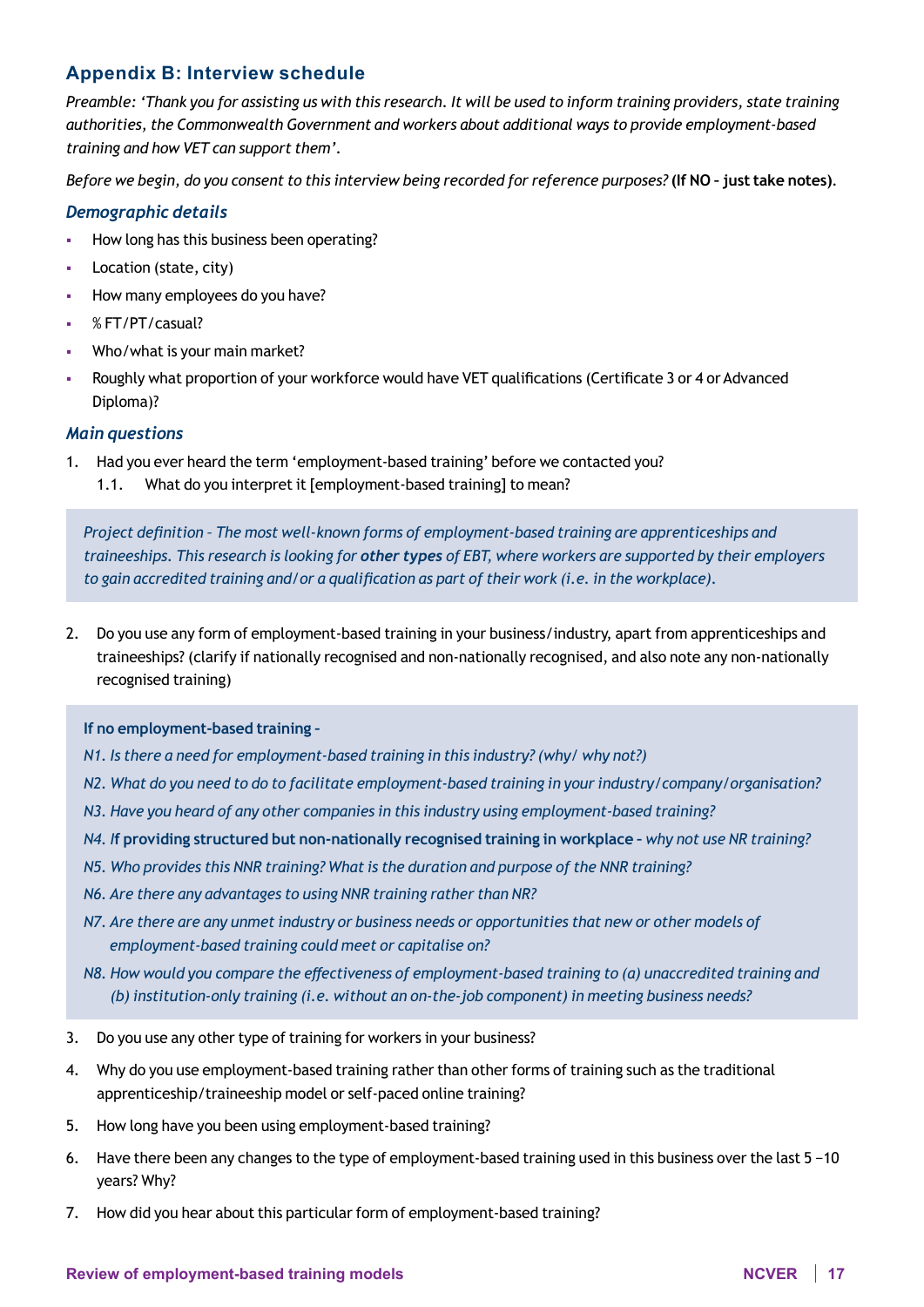- 8. Why did you use this particular type of employment-based training?
	- 8.1. Did you consider any other types?
- 9. How did you set up the employment-based training you use? Did you consider partnering with any other employers?
- 10. Is your employment-based training nationally recognised (i.e. accredited and provided by an RTO?)
- 11. Do you/ employers prefer training in the form of short intensive courses (also known as microcredentials), specific units of competency, skill sets, or full qualifications? (why?)
- 12. Does the type of employment-based training you use involve simulations or practice of scenarios/processes?
	- 12.1. Does it involve training and practice using real equipment?'
	- 12.2. How does simulated workplace delivery complement or enhance training?
- 13. Does your employment-based training model specifically recognise soft skills?
- 14. Do you account for prior learning in your employment-based training?
- 15. Do any employment conditions apply/are necessary for workers to have employment-based training in your business/organisation? (if so, what are they?)
- 16. Who provides the training?
	- 16.1. Was it tailored to this organisation?
	- 16.2. Did you need to provide any specific facilities for X to run the training in your workplace?
- 17. Have you reviewed your employment-based training model and made any adjustments or adaptations? If so, what type of adjustments and why?
- 18. What has the industry/ company/organisation learned or gained from using employment-based training so far?
- 19. Do you plan to change how you provide training to your workers in the future? If so, how and why?
- 20. What do you see as the biggest challenges of employment-based training?
- 21. What are the main benefits or advantages of employment-based training compared with other types of training for workers?
	- 21.1. What are the main disadvantages?
- 22. How would you compare the effectiveness of employment-based training to (a) unaccredited training and (b) institution-only training (i.e. without an on-the-job component) in meeting business needs?
- 23. What are the key factors in high-quality employment-based training?
- 24. Are there are any unmet industry or business needs or opportunities that new or other models of employmentbased training could meet or capitalise on?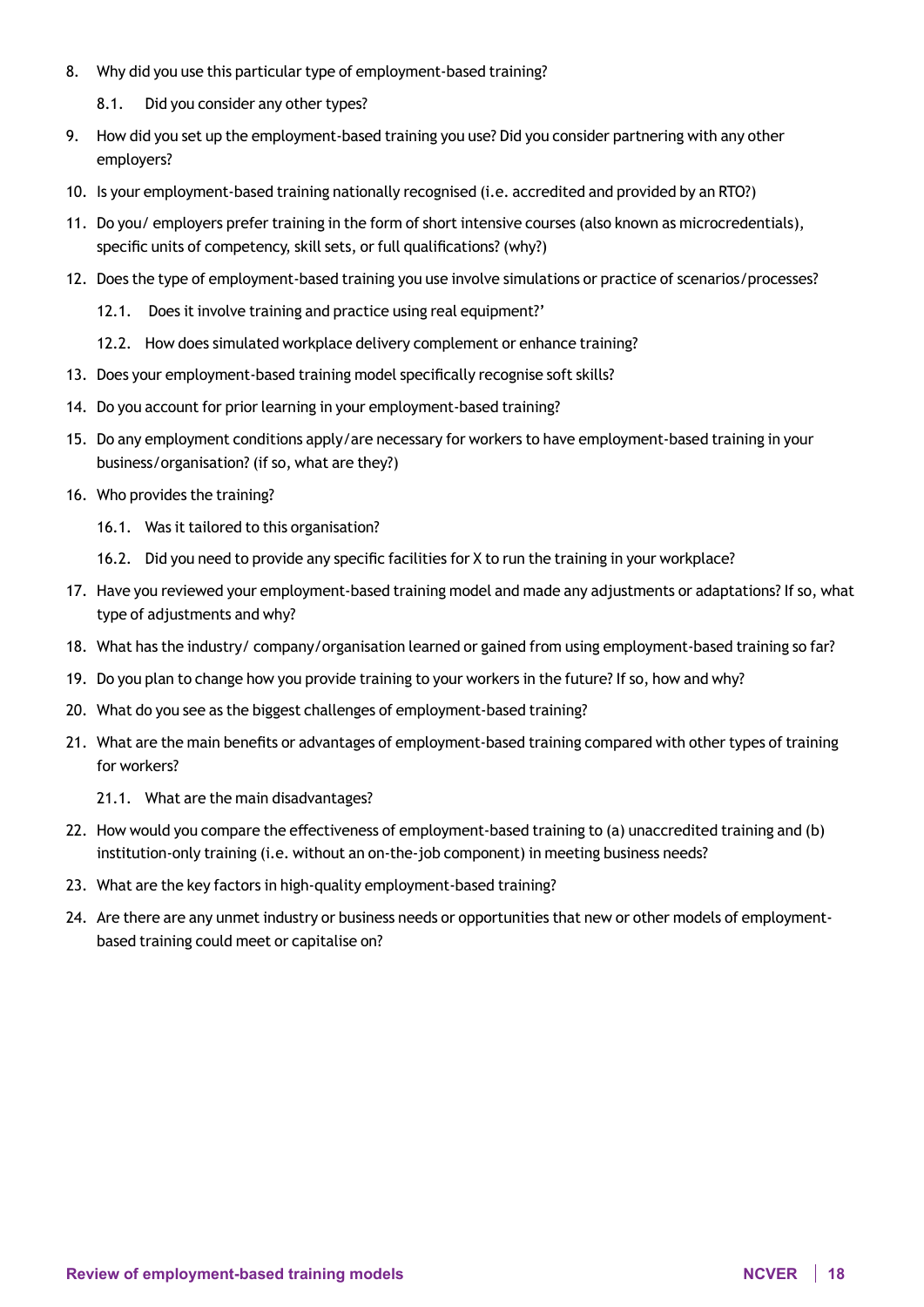## **Appendix C: Case studies of employment-based training**

This section presents brief case studies of real-world examples of EBT already at work in Australia and overseas in either the VET or higher education context. These examples exemplify the diversity of each EBT approach upon implementation and reinforce the key takeaway, that solutions must be developed in context. Table C1 presents a summary of the features of each example.

|                  | Organisation/<br>industry    | Certification/s                                                                        | <b>EBT</b> model                                                                                                         | <b>EBT</b> approach                                                                                          |
|------------------|------------------------------|----------------------------------------------------------------------------------------|--------------------------------------------------------------------------------------------------------------------------|--------------------------------------------------------------------------------------------------------------|
| <b>Australia</b> | Virgin Australia pilots      | <b>VET</b> accredited<br>qualifications<br>Industry certifications                     | Work-based with<br>educational<br>interventions                                                                          | Cadetship                                                                                                    |
|                  | Construction industry        | Higher education<br>degrees                                                            | Work-based with<br>educational<br>interventions                                                                          | Cadetship                                                                                                    |
|                  | Mirvac                       | Higher education<br>degrees                                                            | Work-based with<br>educational<br>interventions                                                                          | Internships                                                                                                  |
| International    | Prysmian Group,<br>worldwide | Credit towards<br>secondary school<br>certificates<br>VET-equivalent<br>certifications | Work-based with<br>educational<br>interventions                                                                          | Various e.g.<br>apprenticeships in<br>France, internships<br>in Italy summer, high<br>school credit in Spain |
|                  |                              | Higher education<br>degrees                                                            |                                                                                                                          |                                                                                                              |
|                  | Mercedes Benz, USA           | None initially,<br>then moving to a<br>VET-equivalent<br>certification                 | Work-based with<br>direct guidance<br>(formal or informal),<br>moving to work-based<br>with educational<br>interventions | Apprenticeship                                                                                               |

#### **Table C1 Features of Australian and international employment-based training examples**

#### **Australia**

#### **Virgin Australia pilot cadetship**

Virgin Australia runs a 54-week residential pilot cadetship program at Parafield Airport, South Australia. Candidates must have completed Year 12 science, advanced maths and English, or an equivalent bridging course. The program combines flying experience, simulator training and ground theory training, such that students complete the program with four Civil Aviation Safety Authority (CASA) qualifications and three VET qualifications: Diploma of Aviation (Commercial Pilot Licence), Diploma of Aviation (Instrument Rating), and Advanced Diploma of Aviation (Pilot in Command). Each cadet is assigned a Pilot Mentor to guide their progress. Cadets are paid and have access to Virgin Australia staff benefits. Those who successfully complete the program will be offered employment with Virgin Australia group (Virgin Australia 2020).

#### **Construction industry cadetship**

BuildCorp offers a three-year cadetship to students in their second year of a construction-related programs, for example, engineering, quantity surveying and building design. Students receive a range of practical on-the-job learning and formal training opportunities, including rotations between teams and areas of the business unit. Cadets receive a day of paid study leave per week, paid exam and study time, and a structured program to manage their progress (Buildcorp 2020)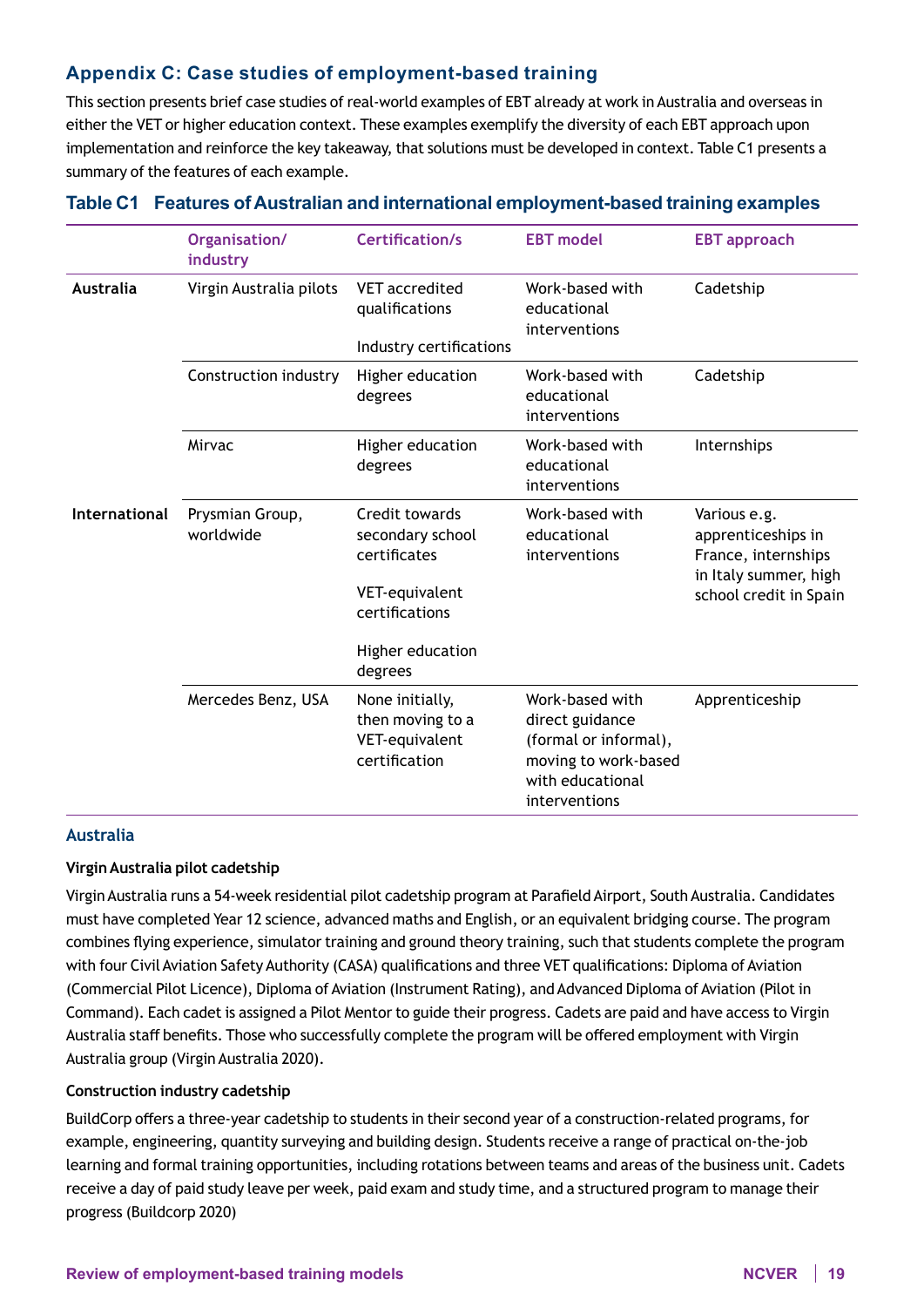#### **Mirvac internships**

Mirvac is an Australian property development group, offering 12-week, full-time, paid, summer internships to students in their penultimate or final year of study across a variety of occupational sectors. The study areas considered range from property development and business intelligence, to sales and marketing and internal audit. Students are offered in-house training sessions in professional and technical skills, networking with executives, lectures from the in-house management leadership team and support from a mentor and buddy. Students may be offered part-time and full-time roles after their internship review. This program applies to university studies but could easily be broadened to include diploma and higher-level VET students in the relevant occupations (Mirvac 2020).

#### **International**

#### **Prysmian Group, worldwide**

Prysmian Group is a multinational company offering EBT experiences customised to the local education system in multiple countries. For example, in Italy they offer internships in supply chain logistics, planning supply chains, and installations proposals, while in France they offer an apprenticeship program, and in the US and Spain they offer a secondary school placement program that enables students to gain credit towards their high school certificate (Prysmian Group 2018). The variety of EBT programs offered by Prysmian exemplifies the key takeaway of NCVER's higher apprenticeship research: that any EBT approach must be fit for its purpose and context and consequently is difficult to discuss in the abstract.

#### **Mercedes Benz, US**

Mercedes Benz in Alabama, US, is an example of an attempt to transport the German dual VET model to an entirely new context. Mercedes Benz established a new factory in the US in 1996 and initially sent 160 employees to the German production facility; these employees became the trainers of new recruits back in the US, along with 80 skilled workers sent from Germany to the US. As new production facilities opened in the US, the skilled workers were used again as leaders of small unskilled teams, who would learn on the job. Over time, the program evolved into a formal dual apprenticeship system, with a three-year EBT approach that led to the establishment of qualifications (Gessler 2017).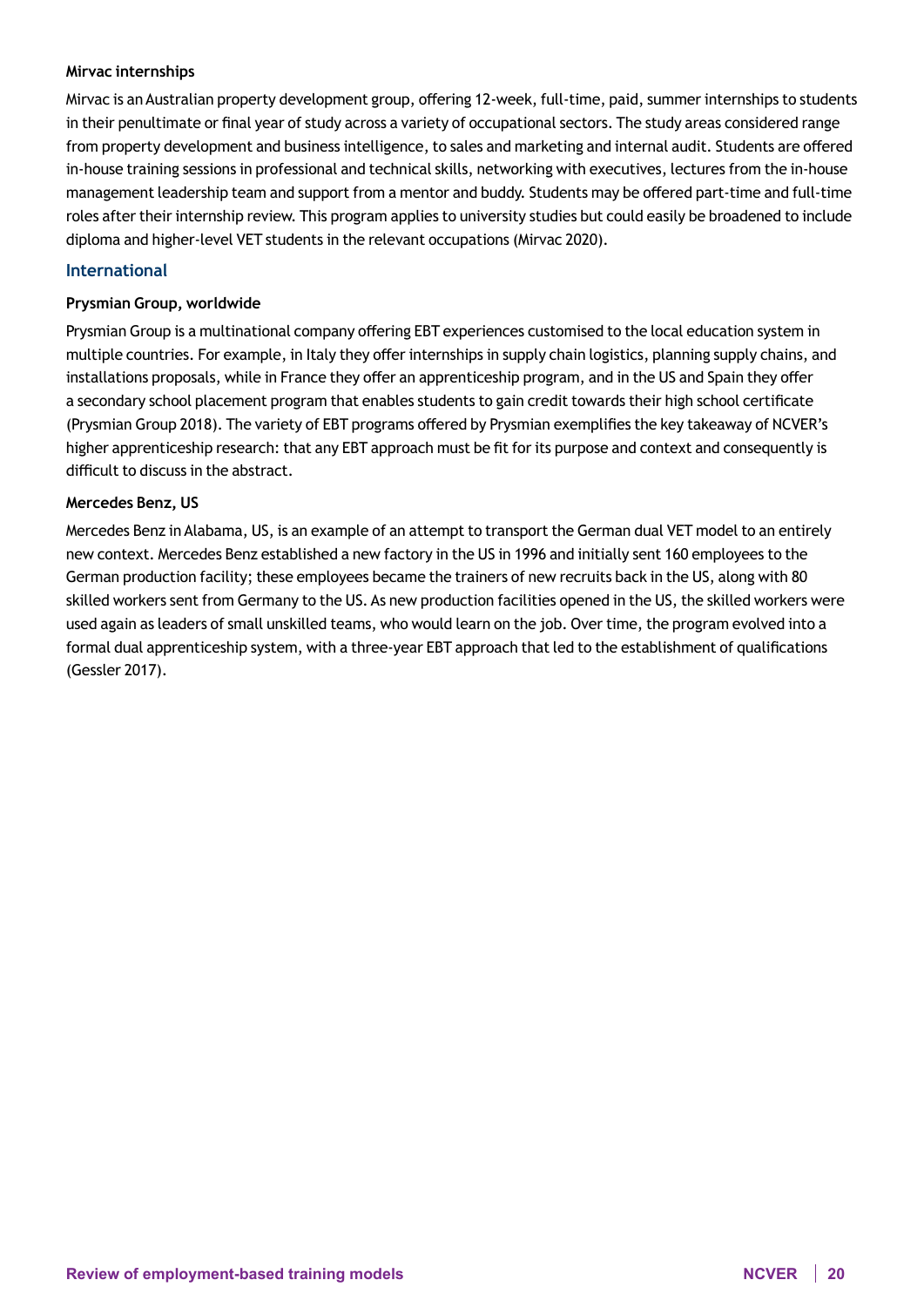## **REFERENCES**

- ABS (Australian Bureau of Statistics) 2017, *Work-related training and adult learning, Australia 2016—17*, cat. no.4234.0, ABS, Canberra, [<https://www.abs.gov.au/statistics/people/education/work-related-training-and](https://www.abs.gov.au/statistics/people/education/work-related-training-and-adult-learning-australia/latest-release)[adult-learning-australia/latest-release](https://www.abs.gov.au/statistics/people/education/work-related-training-and-adult-learning-australia/latest-release)>.
- Ahadi, S & Jacobs, RL 2017, 'A review of the literature on structured on-the-job training and directions for future research', *Human Resource Development Review*, vol.16, no.4, pp.323-49, viewed January 2021, <[https://dx.doi.](https://dx.doi.org/10.1177/1534484317725945) [org/10.1177/1534484317725945](https://dx.doi.org/10.1177/1534484317725945)>.
- Ai Group (Australian Industry Group) 2018a, *The imperative of higher apprenticeships*, viewed January 2021, [<https://cdn.aigroup.com.au/training/The%20Imperative%20of%20Higher%20Apprenticeships.pdf](https://cdn.aigroup.com.au/training/The%20Imperative%20of%20Higher%20Apprenticeships.pdf)>.
- ——2018b, *Industry 4.0 higher apprenticeships program*, viewed January 2021, <[https://cdn.aigroup.com.au/](https://cdn.aigroup.com.au/Reports/2018/Industry_4_Higher_Apprenticeship_Program_July_2018.pdf) [Reports/2018/Industry\\_4\\_Higher\\_Apprenticeship\\_Program\\_July\\_2018.pdf](https://cdn.aigroup.com.au/Reports/2018/Industry_4_Higher_Apprenticeship_Program_July_2018.pdf)>.
- Atkinson, G 2016, *Work-based learning and work-integrated learning: Fostering engagement with employers*, NCVER, Adelaide.
- Australian Department of the Prime Minister and Cabinet 2019, *Strengthening skills: Expert review of Australia's vocational education and training system, the Joyce review*, PMC, Canberra, viewed 1 August 2021, [<https://](https://www.pmc.gov.au/resource-centre/domestic-policy/vet-review/strengthening-skills-expert-review-australias-vocational-education-and-training-system) [www.pmc.gov.au/resource-centre/domestic-policy/vet-review/strengthening-skills-expert-review-australias](https://www.pmc.gov.au/resource-centre/domestic-policy/vet-review/strengthening-skills-expert-review-australias-vocational-education-and-training-system)[vocational-education-and-training-system](https://www.pmc.gov.au/resource-centre/domestic-policy/vet-review/strengthening-skills-expert-review-australias-vocational-education-and-training-system)>
- Australian Training Awards 2020, 'Large Employer of the Year finalist', viewed 1 August 2021, <[https://www.](https://www.australiantrainingawards.gov.au/finalists/fantastic-furniture) [australiantrainingawards.gov.au/finalists/fantastic-furniture>](https://www.australiantrainingawards.gov.au/finalists/fantastic-furniture).
- Beinicke, A & Kyndt, E 2020, 'Evidence-based actions for maximising training effectiveness in corporate E-learning and classroom training', *Studies in Continuing Education*, vol.42, no.2, pp.256 — 76.
- Billett, S, Choy, S, Dymock, D, Smith, R, Henderson, A, Tyler, M & Kelly, A 2015, T*owards more effective continuing education and training for Australian workers*, NCVER, Adelaide.
- Buildcorp 2020, 'Cadet program', viewed 27 January 2021, <<https://buildcorp.com.au/careers/cadet-program>>.
- Carson, E & Kerr, L 2010, *Northern Adelaide skills, workforce and employment blueprint 2010*, viewed August 2020, [<http://www.northernfutures.org.au/wp-content/uploads/2014/03/Blueprint-summary\\_launch-v3\\_290311.pdf](<https://www.aisc.net.au/covid-19>)>.
- Cedefop 2015a, J*ob-related adult learning and continuing vocational training in Europe: A statistical picture*, viewed January 2021, <<https://www.cedefop.europa.eu/en/publications-and-resources/publications/5548>>.
- ——2015b, *Who trains in small and medium-sized enterprises: Characteristics, needs and ways of support*, viewed January 2021, <[https://www.cedefop.europa.eu/files/5550\\_en.pdf>](https://www.cedefop.europa.eu/files/5550_en.pdf).
- ——2018, *Spotlight on VET* Italy, viewed July 2021, [<https://www.refernet.de/dokumente/pdf/2017\\_SP\\_IT.pdf](https://www.refernet.de/dokumente/pdf/2017_SP_IT.pdf)>.
- ——2019a, *Continuing vocational training in EU enterprises: Developments and challenges ahead*, viewed January 2021, <[https://www.cedefop.europa.eu/files/5573\\_en.pdf>](https://www.cedefop.europa.eu/files/5573_en.pdf).
- ——2019b, *Higher education and research apprenticeship (Type 3)*, viewed July 2021, <[https://www.cedefop.europa.](https://www.cedefop.europa.eu/en/printpdf/publications-and-resources/data-visualisations/apprenticeship-schemes/scheme-fiches/higher-education-and-research-apprenticeship) [eu/en/printpdf/publications-and-resources/data-visualisations/apprenticeship-schemes/scheme-fiches/higher](https://www.cedefop.europa.eu/en/printpdf/publications-and-resources/data-visualisations/apprenticeship-schemes/scheme-fiches/higher-education-and-research-apprenticeship)[education-and-research-apprenticeship](https://www.cedefop.europa.eu/en/printpdf/publications-and-resources/data-visualisations/apprenticeship-schemes/scheme-fiches/higher-education-and-research-apprenticeship)>.
- Conta, A 2016, 'McDonald's eats up game-based training for new meal prep system', [<https://www.gamification.](https://www.gamification.co/2016/06/23/mcdonalds-eats-up-game-based-training-for-new-meal-prep-system) [co/2016/06/23/mcdonalds-eats-up-game-based-training-for-new-meal-prep-system](https://www.gamification.co/2016/06/23/mcdonalds-eats-up-game-based-training-for-new-meal-prep-system)/>.
- Cullinane, C & Montacute, R 2018, *Pay as you go? Internship pay, quality and access in the graduate jobs market*, Sutton Trust, viewed January 2021, <<https://www.suttontrust.com/our-research/internships-pay-as-you-go>/>.
- Cully, M 2005, *Employer-provided training: Findings from case studies: At a glance*, NCVER, Adelaide.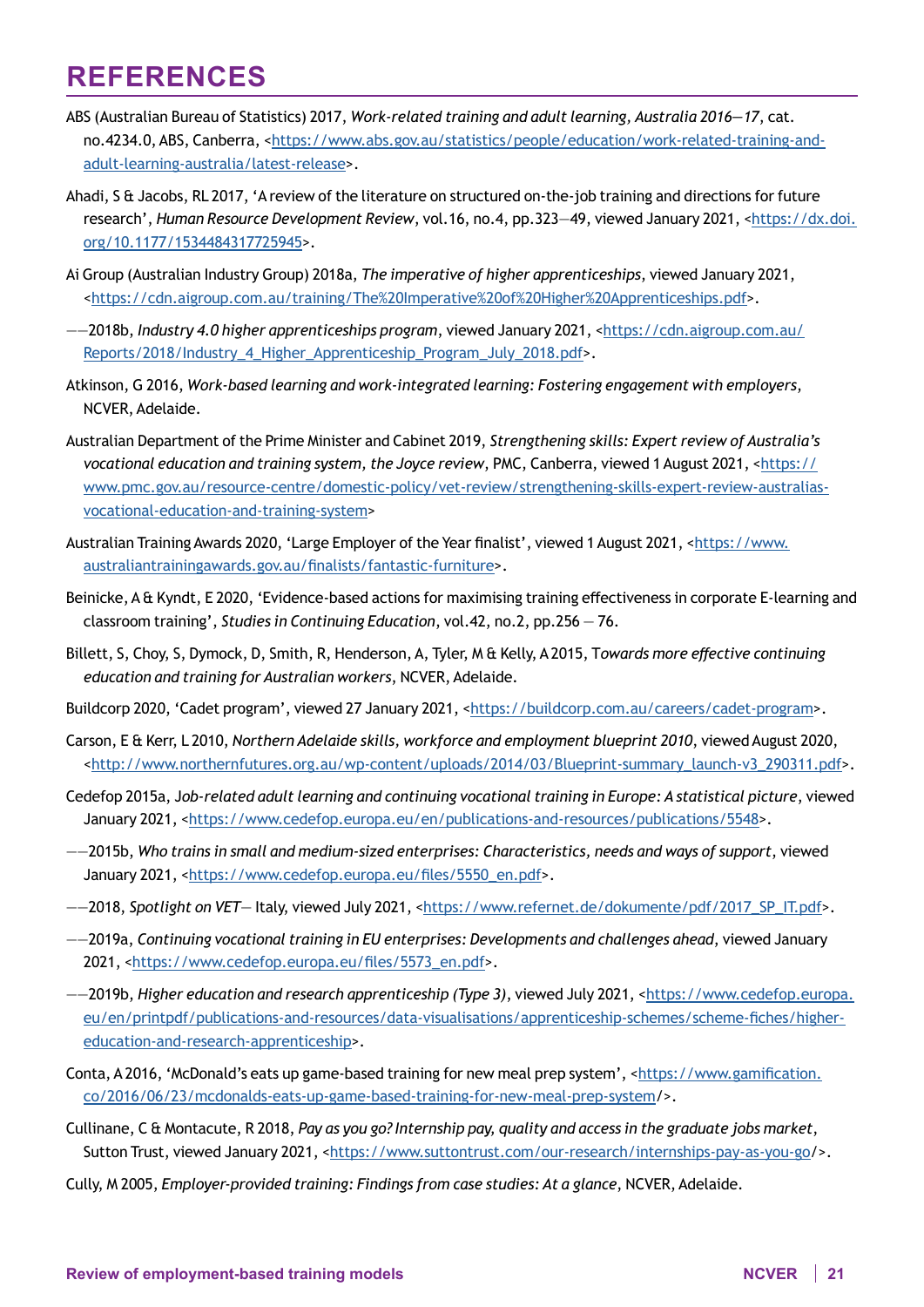- Davidekova, M, Mjartan, M & Greguš, M 2017, 'Implementing virtual reality into employee education in production sector of automotive industry: Creating worker training for assembling car dashboard in virtual reality', AD ALTA: *Journal of Interdisciplinary Researc*h, vol.7, no.1, pp.185—90.
- Davis, S, Walker, S, Hurley, P & Curry, I 2020, *Investing in our workforce: Cadetships vs apprenticeships transcript*, NCVER, Adelaide, viewed January 2021, [<https://www.ncver.edu.au/news-and-events/podcasts/vocational](https://www.ncver.edu.au/news-and-events/podcasts/vocational-voices-podcast)[voices-podcast](https://www.ncver.edu.au/news-and-events/podcasts/vocational-voices-podcast)>.
- Dawkins, P, Hurley, P & Lloyd, D 2020, *Averting an escalating labour market crisis for young people in Australia: A proposed national job cadet program*, Mitchell Institute for Education and Health Policy, Victoria University, Melbourne, viewed January 2021, <[https://www.vu.edu.au/sites/default/files/mitchell-institute-report-national](https://www.vu.edu.au/sites/default/files/mitchell-institute-report-national-job-cadet-program.pdf)[job-cadet-program.pdf](https://www.vu.edu.au/sites/default/files/mitchell-institute-report-national-job-cadet-program.pdf)>.
- De Vin, L, Jacobsson, L & Odhe, J 2018, 'Game-based lean production training of university students and industrial employees', *Procedia Manufacturing*, vol.25, pp.578—85.
- Dostie, B 2018, 'The impact of training on innovation', *ILR Review*, vol.71, no.1, pp.64—87.
- Drake, M & Rajaorko, P 2018, 'MOOCs in the continuing vocational training what motivates employees in MOOCs?' *Journal of Finnish Universities of Applied Sciences*, AMK-LEHTI/UAS Journal, April, viewed January 2021, [<https://](https://uasjournal.fi/in-english/moocs-in-continuing-vocational-training) [uasjournal.fi/in-english/moocs-in-continuing-vocational-training>](https://uasjournal.fi/in-english/moocs-in-continuing-vocational-training).
- Eckert, D & Mower, A 2020, *The effectiveness of virtual reality soft skills training in the enterprise: A study*, PricewaterhouseCoopers, viewed January 2021, [<https://www.pwc.com/us/vlearning](https://www.pwc.com/us/vlearning)>.
- Evans, K 2016, *TEC: targeting the technical skills gap through local vocational education*, NCVER Research Conference
- Fleming, J, Becker, K & Newton, C 2017, 'Factors for successful e-learning: does age matter?', *Education + Training*, vol.59, no.1, pp.76—89.
- Gamelearn 2019, *Eight examples that explain all you need to know about serious games and game-based learning*, viewed 1 August 2021, <<https://www.game-learn.com/serious-games-company-for-corporate-training/>>.
- Gessler, M 2017, 'Educational transfer as transformation: A case study about the emergence and implementation of dual apprenticeship structures in a German automotive transplant in the United States', *Vocations and Learning*, vol.10, no.1, pp.71—99.
- Global Innovation Index 2020, 'Global innovation index 2020: Who will finance innovation?', viewed January 2021, [<https://www.globalinnovationindex.org/gii-2020-report#](https://www.globalinnovationindex.org/gii-2020-report#)>.
- Grant, S, Sheridan, L & Webb, SA 2017, 'Newly qualified social workers' readiness for practice in Scotland', *British Journal of Social Work*, vol.47, no.2, pp.487—506.
- Guiney, P 2015, *E-Learning in the workplace: An annotated bibliography*, viewed 1 August 2021, <[https://www.](https://www.educationcounts.govt.nz/publications/e-Learning/e-learning-in-the-workplace) [educationcounts.govt.nz/publications/e-Learning/e-learning-in-the-workplace>](https://www.educationcounts.govt.nz/publications/e-Learning/e-learning-in-the-workplace).
- Grant-Smith, D & McDonald, P 2018, 'Ubiquitous yet ambiguous: An integrative review of unpaid work', *International Journal of Management Reviews*, vol.20, no.2, pp.559—78.
- Hamdan, N, McKnight, P, McKnight K & Arfstrom, K 2013, *A review of flipped learning*, Flipped Learning Network, viewed January 2021, <[http://www.flippedlearning.org/>](http://www.flippedlearning.org/).
- Jackson, D & Bridgstock, R 2021, 'What actually works to enhance graduate employability? The relative value of curricular, co-curricular, and extra-curricular learning and paid work', *Higher education*, vol.81, pp.723—39.
- Jacobs, RL 2019, 'Structured on-the-job training modules' in *Work analysis in the knowledge economy*, Springer, New York, pp.257—74, viewed 1 August 2021, < [https://link.springer.com/content/pdf/bbm%3A978-3-319-94448-](https://link.springer.com/content/pdf/bbm%3A978-3-319-94448-7%2F1.pdf) [7%2F1.pdf](https://link.springer.com/content/pdf/bbm%3A978-3-319-94448-7%2F1.pdf)>.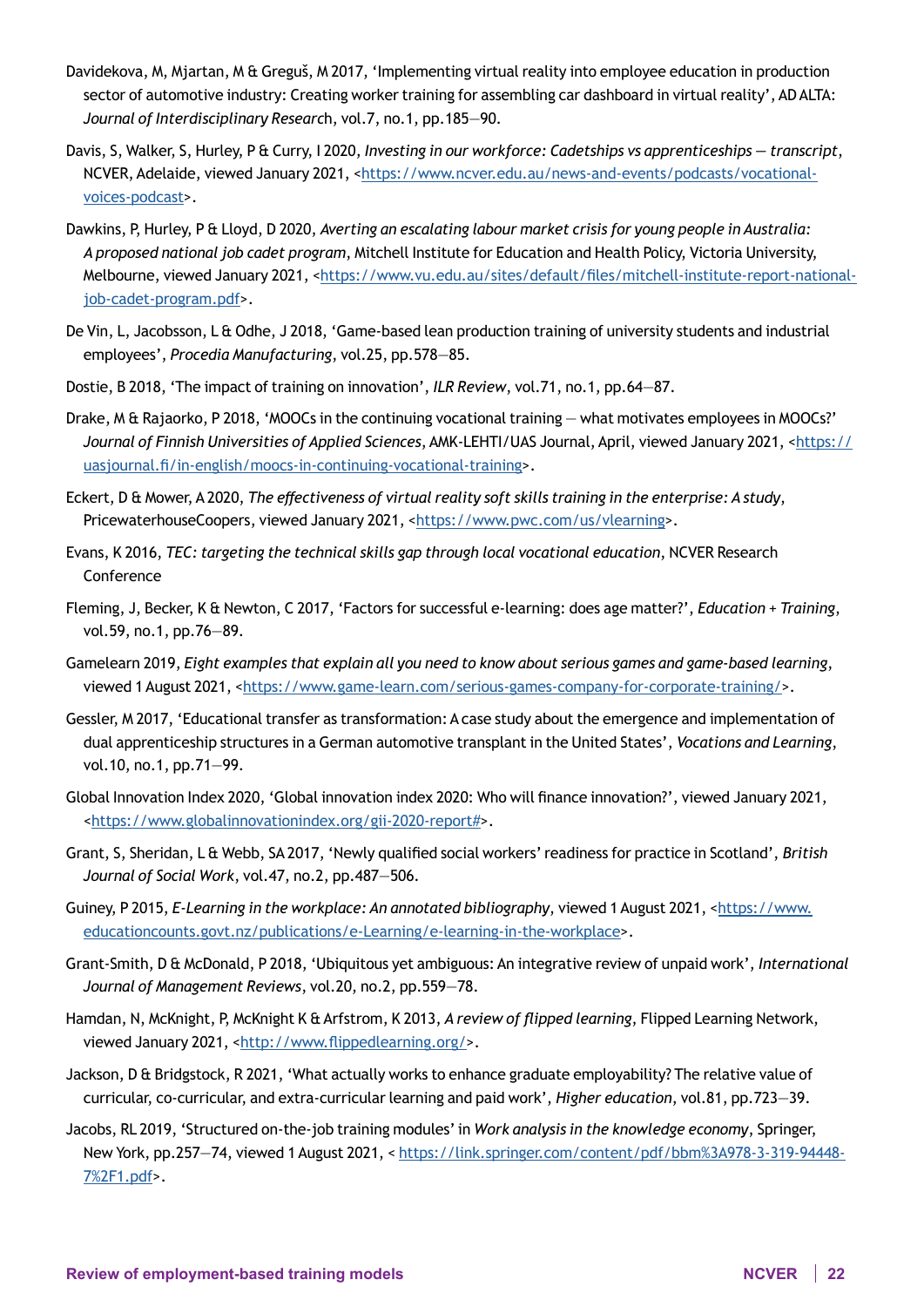- Jaworski, C, Ravichandran, S, Karpinski, AC & Singh, S 2018, 'The effects of training satisfaction, employee benefits, and incentives on part-time employees' commitment', *International Journal of Hospitality Management*, vol.74, 1-12, viewed January 2021, [<http://www.sciencedirect.com/science/article/pii/S0278431917301214](http://www.sciencedirect.com/science/article/pii/S0278431917301214)>.
- Joshi, S, Hamilton, M, Warren, R, Faucett, D, Tian, W, Wang, Y & Ma, J 2021, 'Implementing virtual reality technology for safety training in the precast/ prestressed concrete industry', *Applied Ergonomics*, vol.90.
- Kapadia, V 2014, *Learning's missing piece: The importance of on-the-job training*, viewed January 2021, [<https://](https://trainingindustry.com/articles/content-development/learnings-missing-piece-the-importance-of-on-the-job-training/) [trainingindustry.com/articles/content-development/learnings-missing-piece-the-importance-of-on-the-job](https://trainingindustry.com/articles/content-development/learnings-missing-piece-the-importance-of-on-the-job-training/)[training/](https://trainingindustry.com/articles/content-development/learnings-missing-piece-the-importance-of-on-the-job-training/)>.
- Kolb, AY & Kolb, DA 2017, 'Experiential learning theory as a guide for experiential educators in higher education', *Experiential Learning and Teaching in Higher Education*, vol.1, no.1, pp.7—44.
- Kuczera, M & Field, S 2018, Apprenticeship in England, United Kingdom, OECD, Paris, viewed January 2021, [<http://](http://dx.doi.org/10.1787/9789264298507-en) [dx.doi.org/10.1787/9789264298507-en](http://dx.doi.org/10.1787/9789264298507-en)>.
- Landers, RN & Armstrong, MB 2017, 'Enhancing instructional outcomes with gamification: An empirical test of the Technology-Enhanced Training Effectiveness Model', *Computers in Human Behavior*, vol.71, pp.499—507.
- Larson, K 2020, 'Serious games and gamification in the corporate training environment: a literature review', *TechTrends*, vol.64, no.2, pp.319-328.
- Lawless, C 2018, What is eLearning?, viewed 1 August 2021, [<https://www.learnupon.com/blog/what-is-elearning/](https://www.learnupon.com/blog/what-is-elearning/)>.
- Leck, JD & Wood, PM 2013, *Forming trust in e-mentoring: A research agend*a, viewed January 2021, [<https://www.](https://www.scirp.org/pdf/AJIBM_2013011711171227.pdf) [scirp.org/pdf/AJIBM\\_2013011711171227.pdf](https://www.scirp.org/pdf/AJIBM_2013011711171227.pdf)>.
- Loveder, P 2017, A*ustralian apprenticeships: Trends, challenges and future opportunities for dealing with Industry*  4.0, Adelaide, viewed January 2021, [<https://www.ncver.edu.au/research-and-statistics/publications/](https://www.ncver.edu.au/research-and-statistics/publications/all-publications/australian-apprenticeships-trends-challenges-and-future-opportunities-for-dealing-with-industry-4-0) [all-publications/australian-apprenticeships-trends-challenges-and-future-opportunities-for-dealing-with](https://www.ncver.edu.au/research-and-statistics/publications/all-publications/australian-apprenticeships-trends-challenges-and-future-opportunities-for-dealing-with-industry-4-0)[industry-4-0](https://www.ncver.edu.au/research-and-statistics/publications/all-publications/australian-apprenticeships-trends-challenges-and-future-opportunities-for-dealing-with-industry-4-0)>.
- Margaryan, S, Saniter, N, Schumann, M & Siedler, T 2019, *Do internships pay off? The effects of student internships on earnings*, IZA, Bonn.
- Martini, M & Cavenago, D 2017, '*The role of perceived workplace development opportunities in enhancing individual employability', International Journal of Training and Development*, vol.21, no.1, pp.18—34.
- Messina, J 2017, *Making the connection: Aligning small businesses and the workforce development system*, viewed 1 August 2021, <[https://nycfuture.org/pdf/CUF-Making\\_the\\_Connection-Aligning\\_Small\\_Biz\\_and\\_Workforce.pdf>](https://nycfuture.org/pdf/CUF-Making_the_Connection-Aligning_Small_Biz_and_Workforce.pdf).
- Mirvac 2020, 'Our internship program', Mirvac, viewed January 2021, <[https://www.mirvac.com/careers/](https://www.mirvac.com/careers/internship) [internship](https://www.mirvac.com/careers/internship)>.
- Naidu, R, Stanwick, J & Frazer, K 2020, *Glossary of VET*, NCVER, Adelaide, viewed January 2021, <[https://www.](ttps://www.voced.edu.au/vet-knowledge-bank-glossary-vet) [voced.edu.au/vet-knowledge-bank-glossary-vet](ttps://www.voced.edu.au/vet-knowledge-bank-glossary-vet)>.
- NCVER (National Centre for Vocational Education Research) 2019a, *Australian vocational education and training statistics: Employers' use and views of the VET system 2019*, NCVER, Adelaide.
- ——2019b, *Higher apprenticeships in Australia: What are we talking about?* NCVER, Adelaide.
- Osborne, K forthcoming, *Prevalence and outcomes of workplace-based delivery in VET,* NCVER, Adelaide.
- Osborne, K, Ackehurst, M, Chan, L, Polvere, R 2020, *Work-based education in VET*, NCVER, Adelaide.
- Palmer, B 2021, *An analysis of 'micro-credentials'* in VET, NCVER, Adelaide.
- Productivity Commission 2017, *Upskilling and retraining, shifting the dial: 5 year productivity review, Supporting paper No. 8*, Canberra.
- Prysmian Group 2018, 'Students are our link to the future', viewed January 2021, <[https://australia.prysmiangroup.](https://australia.prysmiangroup.com/careers/join-us/students) [com/careers/join-us/students](https://australia.prysmiangroup.com/careers/join-us/students)>.

#### **Review of employment-based training models NCVER 23**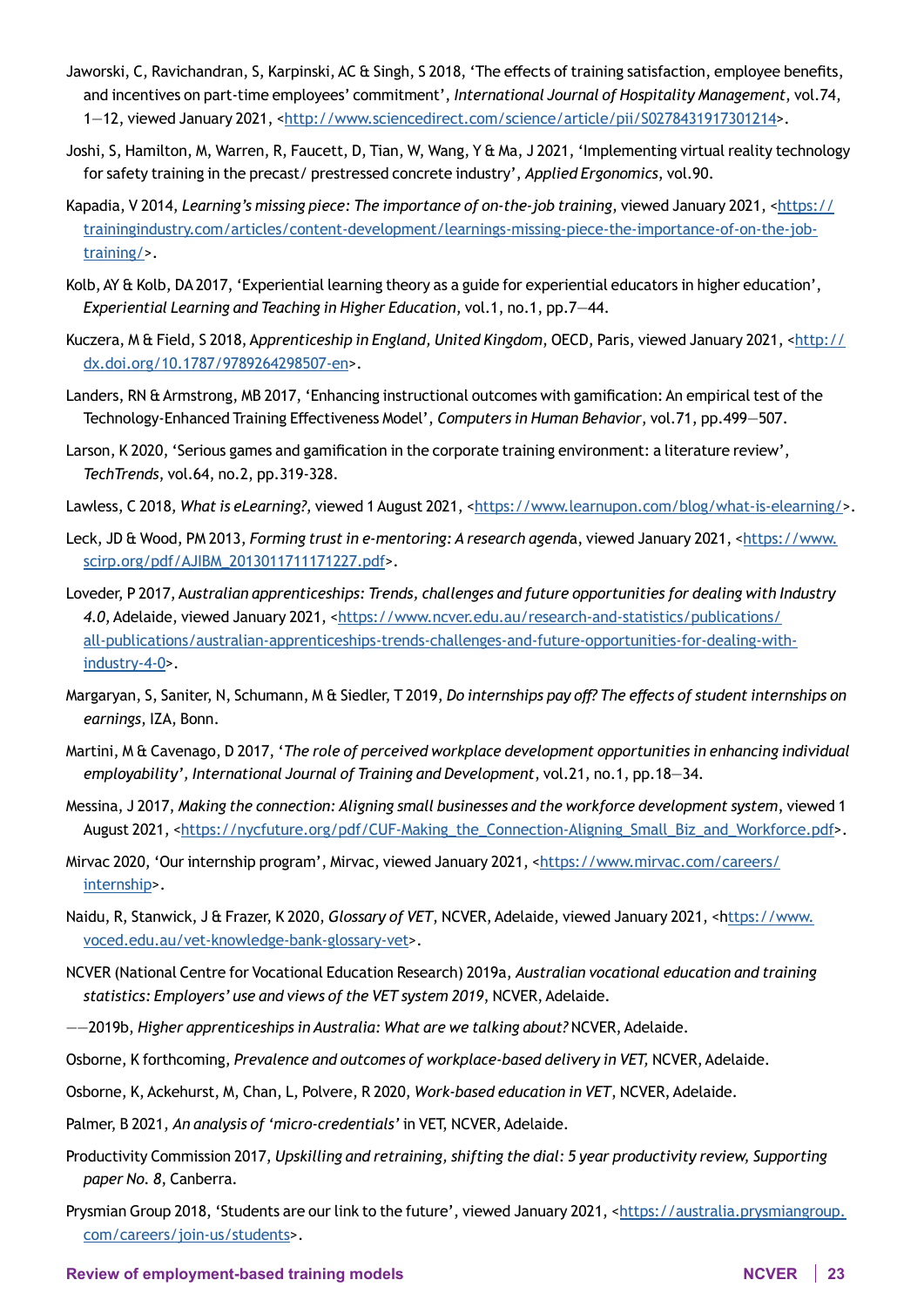- Reddy, C undated, 'Top 11 advantages and disadvantages of on-the-job training', viewed January 2021, <[https://](https://content.wisestep.com/advantages-disadvantages-job-training-methods/) [content.wisestep.com/advantages-disadvantages-job-training-methods/](https://content.wisestep.com/advantages-disadvantages-job-training-methods/)>.
- Rogers, SE, Miller, CD, Flinchbaugh, C, Giddarie, M & Barker, B 2021, 'All internships are not created equal: Job design, satisfaction, and vocational development in paid and unpaid internships', *Human Resource Management Review, vol.31*, no.1, 100723.
- Sanyal, C 2017, 'The effective mentor, mentee and mentoring relationship', *The SAGE handbook of mentoring*, pp.143—55.
- Siora, G, Ledger, A & Jarvis, H 2019, E*valuation of the Degree Apprenticeship Development Fund*, Office for Students, Bristol, viewed June 2021, <[https://www.officeforstudents.org.uk/media/7cd79cd8-536f-49e5-a55f](https://www.officeforstudents.org.uk/media/7cd79cd8-536f-49e5-a55f-ebd83b344b16/dadf-evaluation.pdf)[ebd83b344b16/dadf-evaluation.pdf](https://www.officeforstudents.org.uk/media/7cd79cd8-536f-49e5-a55f-ebd83b344b16/dadf-evaluation.pdf)>.
- Skelton, D 2015, 'Closer industry-student relationships: Connecting students to industry throughout their academic timeline', New Zealand Association for Cooperative Education 2015 Conference, Proceedings, viewed January 2021, <https://www.researchgate.net/publication/281276744\_Closer\_Industry-Student\_Relationships\_ Connecting\_Students\_to\_Industry\_Throughout\_their\_Academic\_Timeline>.
- Smith, E, Callan, V, Tuck, J & Smith, A 2019, 'Employer training in Australia: Current practices and concerns', *International Journal of Training and Development*, vol.23, no.2, pp.169—83, viewed January 2021, [<https://](https://onlinelibrary.wiley.com/doi/abs/10.1111/ijtd.12152) [onlinelibrary.wiley.com/doi/abs/10.1111/ijtd.12152](https://onlinelibrary.wiley.com/doi/abs/10.1111/ijtd.12152)>.
- Smith, E & Tuck, J 2018, *ILO survey report on the national initiatives to promote quality apprenticeships in G20 countries*, Employment Policy Department, International Labour Organization, Geneva, viewed January 2021, [<http://www.ilo.org/employment/Whatwedo/Publications/WCMS\\_633677/lang--en/index.htm](http://www.ilo.org/employment/Whatwedo/Publications/WCMS_633677/lang--en/index.htm)l>.
- Stewart, A, Oliver, D, McDonald, P & Hewitt, A 2018, 'The nature and prevalence of unlawful unpaid work experience in Australia', *Australian Journal of Labour Law*, vol.31, no.2, pp.157—79.
- Tan, M 2014,'Methods to up-skill and retain young rail professionals', paper presented at *CORE 2014: rail transport for a vital economy, viewed August 2020*, [<https://trid.trb.org/View/1332621](https://trid.trb.org/View/1332621)>.
- The Smith Family 2020, 'Cadetship to career', viewed January 2021, <[https://www.thesmithfamily.com.au/](https://www.thesmithfamily.com.au/programs/work-experience/cadetship-to-career) [programs/work-experience/cadetship-to-career](https://www.thesmithfamily.com.au/programs/work-experience/cadetship-to-career)>.
- ——2014, 'Young people's successful transition to work: What are the pre-conditions?', viewed 1 August 2021, [<https://web.archive.org/web/20160410001506/https://www.thesmithfamily.com.au/~/media/Files/Research](https://web.archive.org/web/20160410001506/https://www.thesmithfamily.com.au/~/media/Files/Research and Advocacy PDFs/Research and Evaluation page PDFs/Young-People-Transition-to-Work-Report.ash)  [and Advocacy PDFs/Research and Evaluation page PDFs/Young-People-Transition-to-Work-Report.ash](https://web.archive.org/web/20160410001506/https://www.thesmithfamily.com.au/~/media/Files/Research and Advocacy PDFs/Research and Evaluation page PDFs/Young-People-Transition-to-Work-Report.ash)x>.
- True, M 2018, *Starting and maintaining a quality internship program*, 9th edn, Messiah College, Mechanicsburg, PA.
- Twyford, D, Alagaraja, M & Shuck, B 2016, 'Human resource development in small business: An application of Brethower's Performance Principles to on-the-job training', *New Horizons in Adult Education and Human Resource Development*, vol.28, no.4, pp.28—40.
- UK Commission for Employment and Skills 2011, *Defining and measuring training activity*, Evidence report 29, viewed 1 August 2021, <[https://dera.ioe.ac.uk/10075/1/evidence-report-29-defining-and-measuring-training.pdf>](https://dera.ioe.ac.uk/10075/1/evidence-report-29-defining-and-measuring-training.pdf).
- van Pamel, M 2013, *On-the-job training: Best practices: Structured v unstructured on-the-job training*, viewed January 2021, <[http://onthejobtraingingbestpractices.blogspot.com/2013/04/structured-v-unstructured-on-job.](http://onthejobtraingingbestpractices.blogspot.com/2013/04/structured-v-unstructured-on-job.html) [html](http://onthejobtraingingbestpractices.blogspot.com/2013/04/structured-v-unstructured-on-job.html)>.
- Virgin Australia 2020, 'Pilot cadetship', viewed January 2021, <[https://www.virginaustralia.com/au/en/about-us/](https://www.virginaustralia.com/au/en/about-us/careers/pilot-cadetship/#overview) [careers/pilot-cadetship/#overview](https://www.virginaustralia.com/au/en/about-us/careers/pilot-cadetship/#overview)>.
- Western Australia Department of Training and Workforce Development 2010, *Skilling WA: A workforce development plan for Western Australia*, Perth.
- Wibrow, B & Jackson, L 2016, *Graduate programs for VET students: Is there a need?* Adelaide, NCVER.